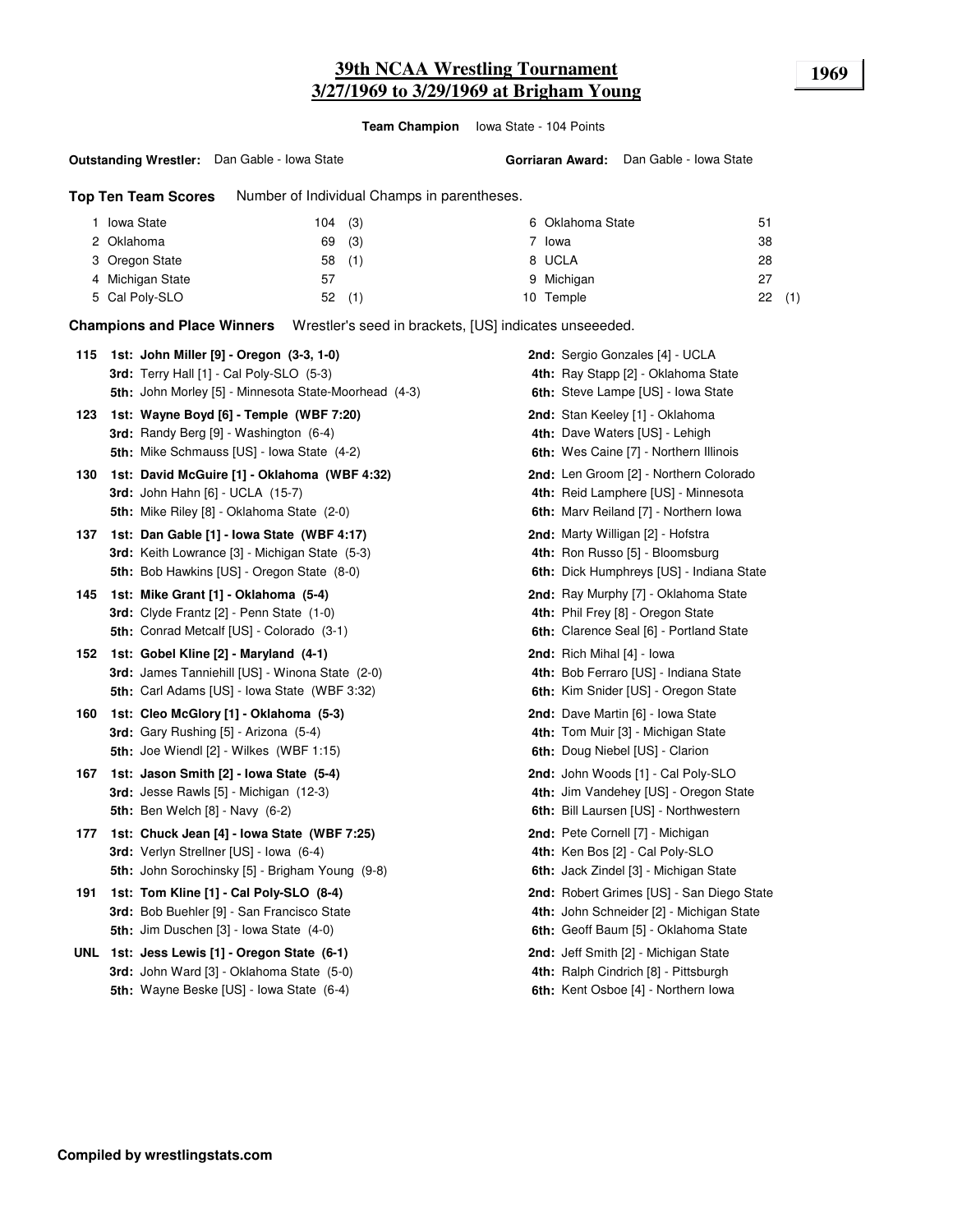# **3/27/1969 to 3/29/1969 at Brigham Young 1969 NCAA Wrestling Championship Page <sup>1</sup> of <sup>34</sup>**

| Sergio Gonzales, UCLA [4]                 |                     |                           |                     |                             |
|-------------------------------------------|---------------------|---------------------------|---------------------|-----------------------------|
| Bye                                       | Sergio Gonzales     |                           |                     |                             |
| Stan Diamond, Indiana State               | Stan Diamond 4-2    | Sergio Gonzales Fall 4:48 |                     | 115 Weight Class            |
| Lonnie Parker, William & Mary             |                     |                           |                     |                             |
| Jerry Hoddy, Michigan                     |                     |                           | Sergio Gonzales 5-3 |                             |
| John Morley, Minnesota State-Moorhead [5] | John Morley 9-3     |                           |                     |                             |
| Ed Brown, SUNY-Buffalo                    |                     | John Morley 3-1           |                     |                             |
| Balvino Irizarry, Utah                    | Ed Brown 4-3        |                           |                     |                             |
| Terry Hall, Cal Poly-SLO [1]              |                     |                           |                     | Sergio Gonzales 3-3, 1-1 RD |
| Ed Dumas, Northwestern                    | Terry Hall 13-6     |                           |                     |                             |
| Jerry Reshetar, Drake                     |                     | Terry Hall 9-3            |                     |                             |
| Joe Orta, Nebraska                        | Jerry Reshetar 8-1  |                           |                     |                             |
| Lee Garoian, Oregon State                 |                     |                           | Terry Hall 10-4     |                             |
| Don Fay, Lock Haven [8]                   | Don Fay 8-3         |                           |                     |                             |
| Dave Laroche, Iowa                        |                     | Don Fay 8-2               |                     |                             |
| Gordon Yamamoto, California-Berkeley      | Gordon Yamamoto 5-4 |                           |                     |                             |
| Jan Gitcho, SIU-Carbondale                |                     |                           |                     | John Miller 3-3, 1-0        |
| Frank Romano, Ohio State                  | Frank Romano 2-1    |                           |                     |                             |
|                                           |                     | Ray Stapp 7-5             |                     |                             |
| Ray Stapp, Oklahoma State [2]             | Ray Stapp 8-6       |                           |                     |                             |
| Ted Pease, East Stroudsburg [10]          |                     |                           | John Miller 2-0     |                             |
| Bob Shines, Arizona State                 | Bob Shines 14-6     |                           |                     |                             |
| Ted Levine, Fairleigh Dickinson           |                     | John Miller 12-11         |                     |                             |
| John Miller, Oregon [9]                   | John Miller 4-3     |                           |                     |                             |
| Greg Schmidt, South Dakota State [7]      |                     |                           |                     | John Miller 7-7, 4-2        |
| Chuck Henry, Brigham Young                | Chuck Henry 13-7    |                           |                     |                             |
| Dave Keller, Toledo [3]                   |                     | Jim Fiore 8-7             |                     |                             |
| Jim Fiore, Temple                         | Jim Fiore 8-5       |                           |                     |                             |
| Mike Doyle, Colorado                      |                     |                           | Steve Lampe 10-2    |                             |
| Art Stone, San Jose State                 | Steve Lampe 6-0     |                           |                     |                             |
| Steve Lampe, Iowa State                   |                     |                           |                     |                             |
| <b>Bye</b>                                | <b>Gary Bissell</b> | Steve Lampe 2-2, 2-0      |                     |                             |
| Gary Bissell, Michigan State [6]          |                     |                           |                     |                             |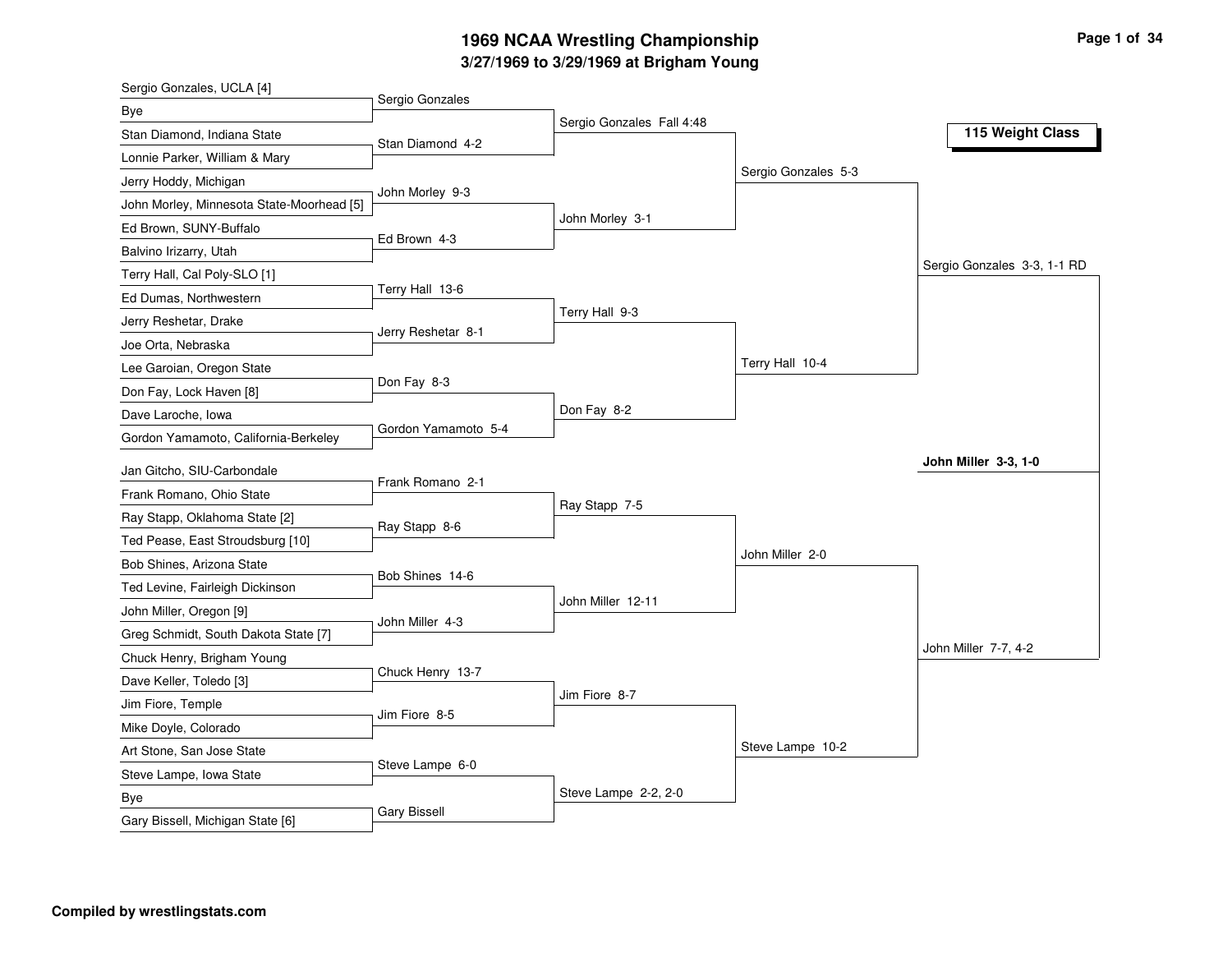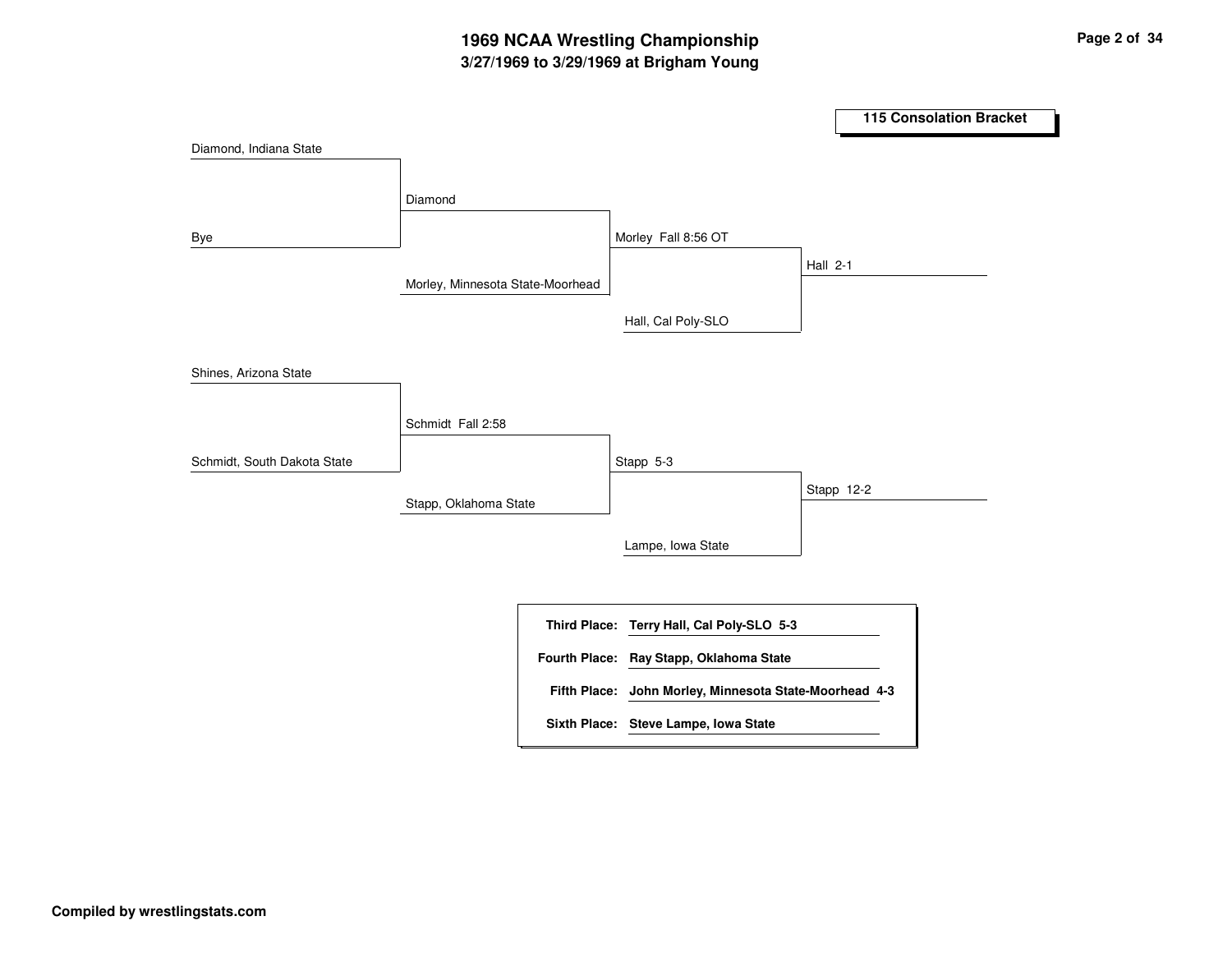**No Pigtails Bouts for 115 Weight Class**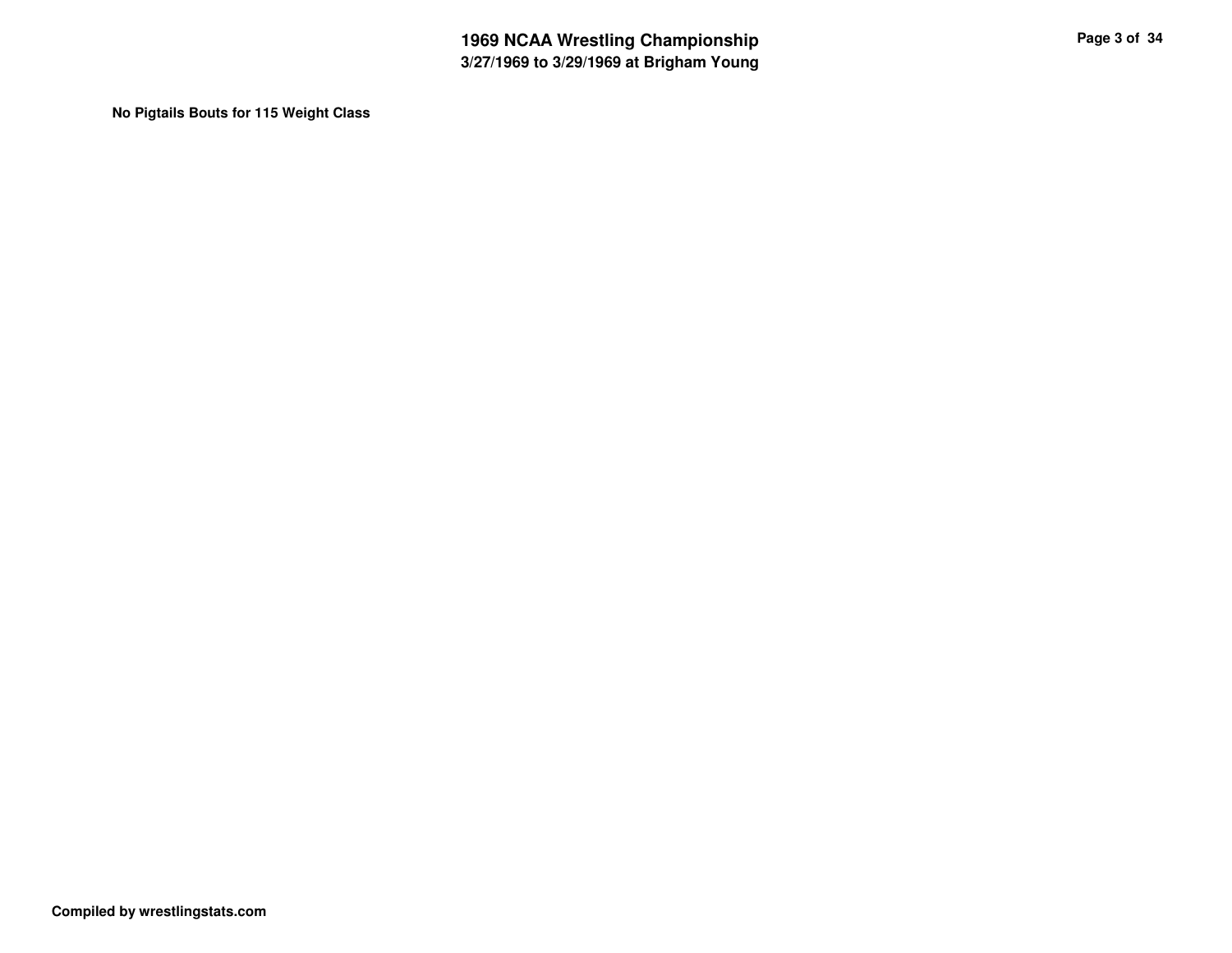## **3/27/1969 to 3/29/1969 at Brigham Young 1969 NCAA Wrestling Championship Page <sup>4</sup> of <sup>34</sup>**

| Dick Kilpatrick, Montana State                           |                           |                        |                    |                      |
|----------------------------------------------------------|---------------------------|------------------------|--------------------|----------------------|
| Terry Magoon, SIU-Carbondale [10]                        | Dick Kilpatrick 4-2       | Frank Nichols 4-3      |                    |                      |
| Frank Nichols, Minnesota [4]                             | Frank Nichols 24-3        |                        |                    | 123 Weight Class     |
| Charles O'Boyle, Louisiana State                         |                           |                        |                    |                      |
| John Walter, SUNY-Oswego [5]                             | Wayne Fehlberg 13-9       |                        | Mike Schmauss 9-3  |                      |
| Wayne Fehlberg, Brigham Young                            |                           |                        |                    |                      |
| Felix Sanchez, Air Force                                 | Mike Schmauss DFT 6:42    | Mike Schmauss 5-1      |                    |                      |
| Mike Schmauss, Iowa State                                |                           |                        |                    |                      |
| Steve Cavanaugh, Missouri                                |                           |                        |                    | Stan Keeley 4-3      |
| Carlos Fontanez, Adams State                             | Steve Cavanaugh Fall 7:06 |                        |                    |                      |
| Glenn Parke, Illinois                                    | Paul Betts 5-0            | Steve Cavanaugh 2-1    |                    |                      |
| Paul Betts, Arizona [8]                                  |                           |                        |                    |                      |
| Randy Berg, Washington [9]                               |                           |                        | Stan Keeley 11-2   |                      |
| Stan Keeley, Oklahoma [1]                                | Stan Keeley 13-12         |                        |                    |                      |
| Al Takahashi, Idaho State                                |                           | Stan Keeley 9-1        |                    |                      |
| Lew Mason, Navy                                          | Lew Mason 3-0             |                        |                    |                      |
|                                                          |                           |                        |                    |                      |
|                                                          |                           |                        |                    | Wayne Boyd Fall 7:20 |
| Mike Watson, SUNY-Buffalo<br>Mike A. Jones, Oregon State | Mike Watson 6-0           |                        |                    |                      |
| Tim Cech, Michigan                                       |                           | Ken Melchior Fall 4:15 |                    |                      |
| Ken Melchior, Lock Haven [2]                             | Ken Melchior 16-3         |                        |                    |                      |
| Marv Landes, Kansas State                                |                           |                        | Wes Caine 7-7, 4-1 |                      |
| Wes Caine, Northern Illinois [7]                         | Wes Caine 9-0             |                        |                    |                      |
| Paul Soriano, Wyoming                                    |                           | Wes Caine 12-4         |                    |                      |
| Mike McGilliard, Michigan State                          | Mike McGilliard 8-2       |                        |                    |                      |
| Jess Sandoval, UCLA                                      |                           |                        |                    | Wayne Boyd 5-4       |
| Tom Bentz, Iowa                                          | Tom Bentz 6-1             |                        |                    |                      |
| Ron Thrasher, Oklahoma State [3]                         |                           | Ron Thrasher 7-4       |                    |                      |
| James Lambson, Arizona State                             | Ron Thrasher 6-1          |                        |                    |                      |
| Dave Moore, Long Beach State                             |                           |                        | Wayne Boyd 4-2     |                      |
| Dave Waters, Lehigh                                      | Dave Waters 10-0          |                        |                    |                      |
| Bill Komoloske, Colorado                                 | Wayne Boyd 10-6           | Wayne Boyd 13-2        |                    |                      |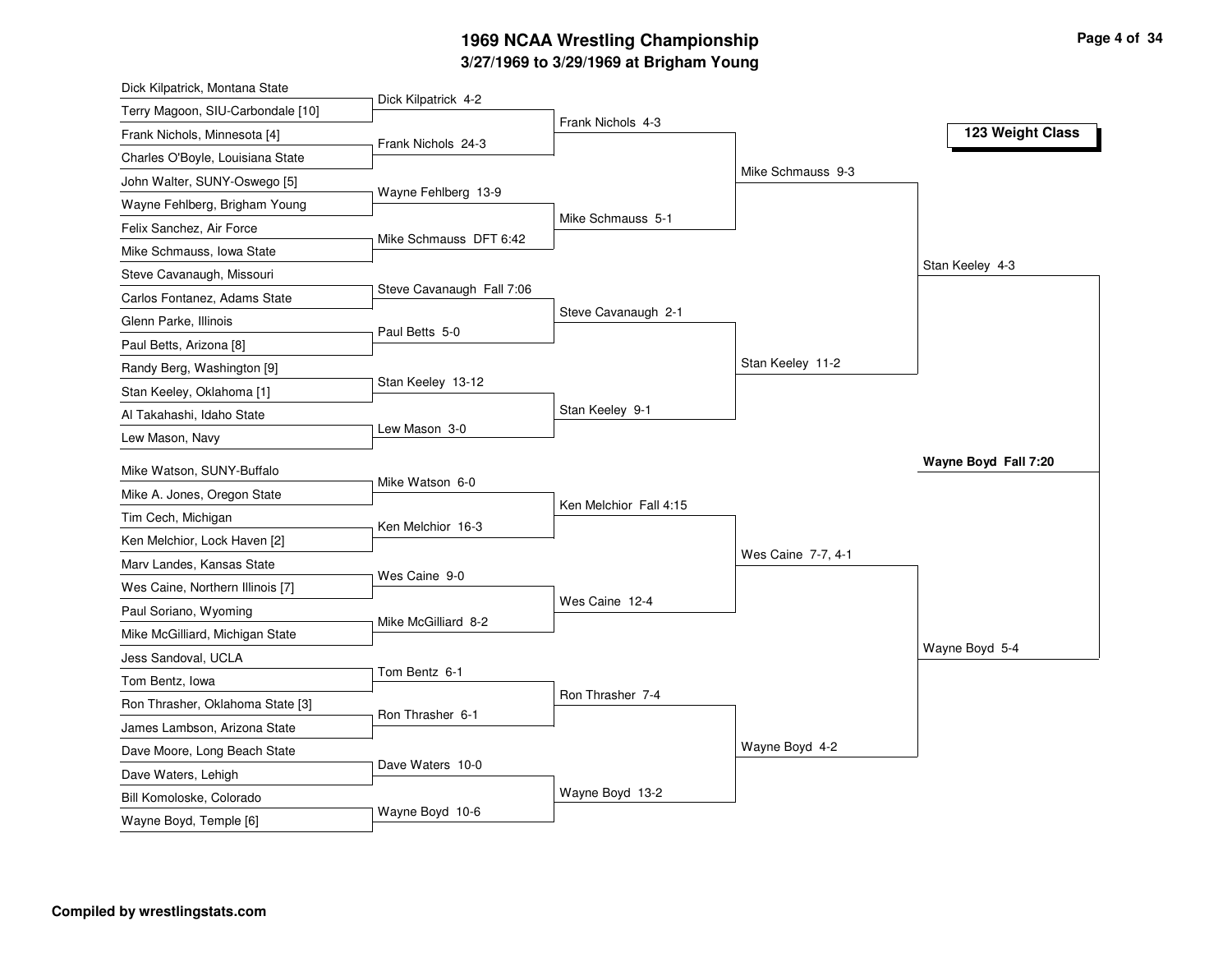|                     |                          |                                            |           | 123 Consolation Bracket |
|---------------------|--------------------------|--------------------------------------------|-----------|-------------------------|
| Mason, Navy         |                          |                                            |           |                         |
|                     | Berg 7-2                 |                                            |           |                         |
| Berg, Washington    |                          | Berg 6-6, 4-2                              |           |                         |
|                     | Cavanaugh, Missouri      |                                            | Berg 10-1 |                         |
|                     |                          | Schmauss, Iowa State                       |           |                         |
| Komoloske, Colorado |                          |                                            |           |                         |
|                     | Waters Med FFT           |                                            |           |                         |
| Waters, Lehigh      |                          | Waters 5-3                                 |           |                         |
|                     | Thrasher, Oklahoma State |                                            |           | Waters 7-0              |
|                     |                          | Caine, Northern Illinois                   |           |                         |
|                     |                          | Third Place: Randy Berg, Washington 6-4    |           |                         |
|                     |                          | Fourth Place: Dave Waters, Lehigh          |           |                         |
|                     |                          | Fifth Place: Mike Schmauss, Iowa State 4-2 |           |                         |
|                     |                          | Sixth Place: Wes Caine, Northern Illinois  |           |                         |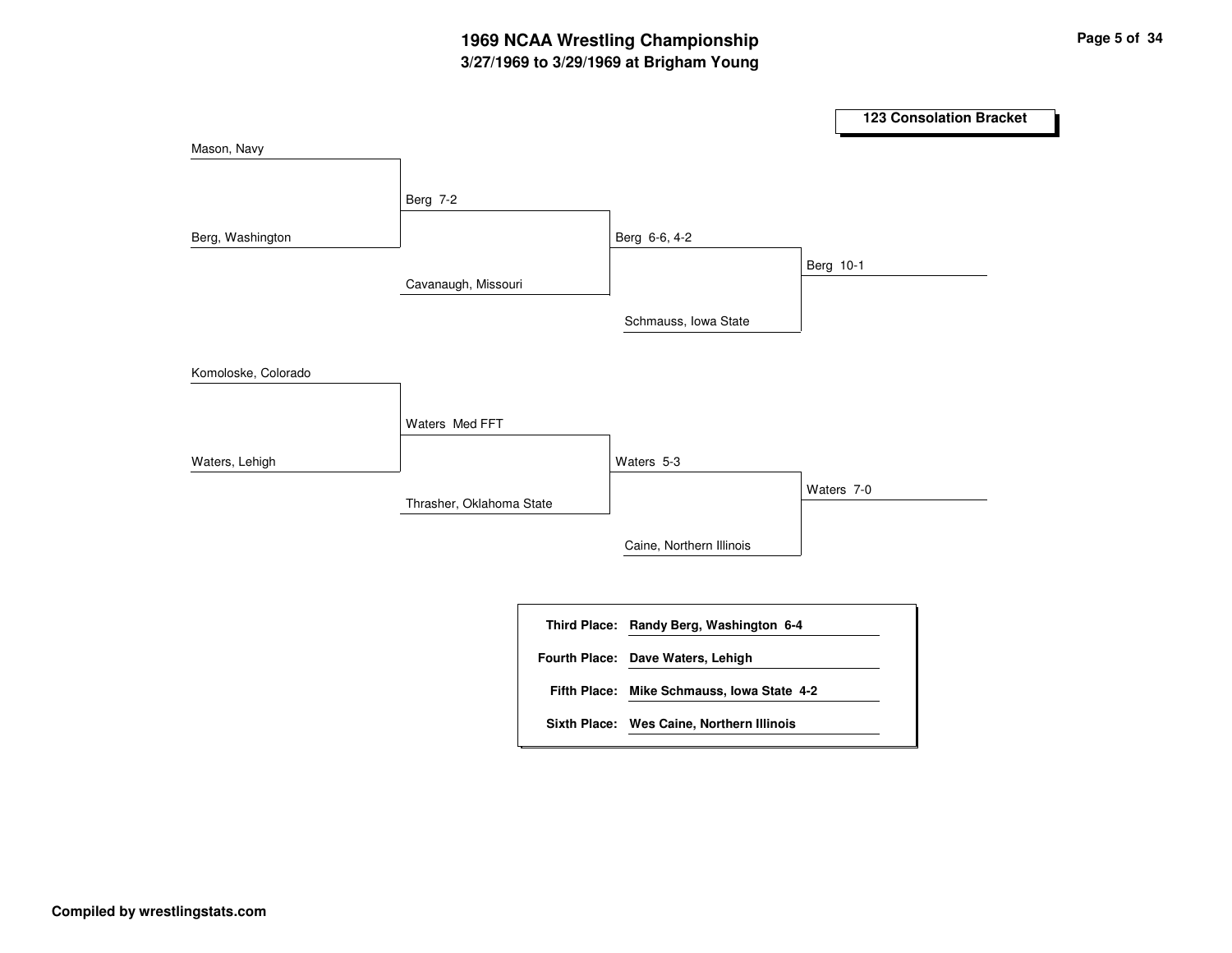# **3/27/1969 to 3/29/1969 at Brigham Young 1969 NCAA Wrestling Championship Page <sup>6</sup> of <sup>34</sup>**

#### **Championship Pigtail Bouts for 123**

| Mike Watson - SUNY-Buffalo           |                 |
|--------------------------------------|-----------------|
|                                      | Watson 12-4     |
| Mark Lavato - Utah                   |                 |
|                                      |                 |
| Paul Betts - Arizona                 | Betts Fall 3:37 |
| Jon Wood - Citadel                   |                 |
|                                      |                 |
| Mike Schmauss - Iowa State           |                 |
|                                      | Schmauss 5-3    |
| Stew Pruzansky - Fairleigh Dickinson |                 |
| Lew Mason - Navy                     |                 |
|                                      | Mason 7-6       |
| Scott Clark - Eastern Illinois       |                 |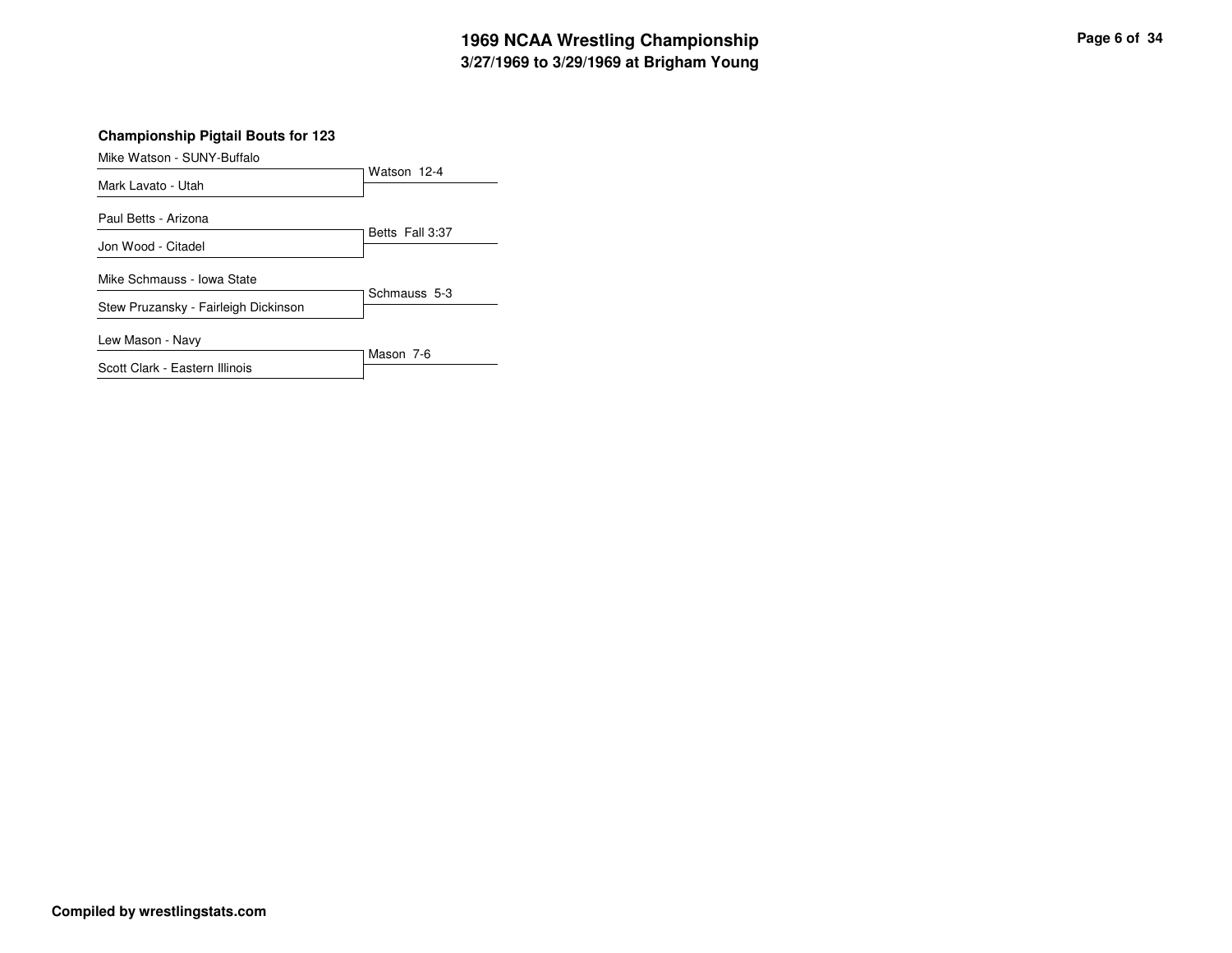# **3/27/1969 to 3/29/1969 at Brigham Young 1969 NCAA Wrestling Championship Page <sup>7</sup> of <sup>34</sup>**

| Reid Lamphere, Minnesota                                  |                            |                     |                        |                         |
|-----------------------------------------------------------|----------------------------|---------------------|------------------------|-------------------------|
| Scott Weaver, Air Force                                   | Reid Lamphere 16-3         |                     |                        |                         |
| Don Briggs, Iowa                                          | Don Briggs 8-4             | Reid Lamphere 15-11 |                        | 130 Weight Class        |
| Dale Stahl, Navy [4]                                      |                            |                     |                        |                         |
| Rudy Griego, New Mexico                                   |                            |                     | Reid Lamphere 14-12    |                         |
| Ed Jackson, North Central Illinois [9]                    | Ed Jackson Fall 1:44       |                     |                        |                         |
| Larry Owings, Washington [5]                              |                            | Larry Owings 13-2   |                        |                         |
| Mike McAdams, Brigham Young                               | Larry Owings Fall 5:19     |                     |                        |                         |
| Al Rivera, Long Beach State                               |                            |                     |                        | David McGuire 4-2       |
| Bryan McGann, SUNY-Oswego                                 | Bryan McGann 6-3           |                     |                        |                         |
| Alan Uyeda, Princeton                                     | David McGuire 4-0          | David McGuire 8-4   |                        |                         |
| David McGuire, Oklahoma [1]                               |                            |                     |                        |                         |
| Shane Foley, Lock Haven                                   |                            |                     | David McGuire 3-3, 1-0 |                         |
| Ron Junko, Toledo                                         | Shane Foley 8-5            |                     |                        |                         |
| Mike Riley, Oklahoma State [8]                            |                            | Mike Riley 2-1      |                        |                         |
| Jim Cook, SIU-Carbondale                                  | Mike Riley 9-0             |                     |                        |                         |
|                                                           |                            |                     |                        |                         |
|                                                           |                            |                     |                        | David McGuire Fall 4:32 |
| Len Groom, Northern Colorado [2]                          | Len Groom 8-7              |                     |                        |                         |
| Mike Milkovich, Kent State                                |                            | Len Groom 11-5      |                        |                         |
| Everette Barnard, Indiana                                 | Everette Barnard Fall 2:32 |                     |                        |                         |
| Russell Reid, Virginia Tech                               |                            |                     | Len Groom 1-1, 3-1     |                         |
| Marv Reiland, Northern Iowa [7]                           | Marv Reiland Fall 4:00     |                     |                        |                         |
| Alan Maestas, Kansas State                                |                            | Marv Reiland 9-7    |                        |                         |
| John Belknap, Michigan                                    | John Belknap 11-1          |                     |                        |                         |
| Del Lockhart, Colorado                                    |                            |                     |                        | Len Groom 10-6          |
| John Hahn, UCLA [6]                                       | John Hahn 11-4             |                     |                        |                         |
| Fred Kemp, Hofstra                                        |                            | John Hahn 18-8      |                        |                         |
| Bob Rodriguez, Idaho State                                | Bob Kawa Fall 2:20         |                     |                        |                         |
| Bob Kawa, Utah [10]                                       |                            |                     |                        |                         |
| Mike Ellis, Michigan State [3]                            | Mike Ellis 13-7            |                     | John Hahn 20-4         |                         |
| Roger Weigel, Oregon State                                |                            |                     |                        |                         |
| Wayne Sigimoto, Weber State<br>Tom Best, East Stroudsburg | Tom Best 7-2               | Tom Best 8-3        |                        |                         |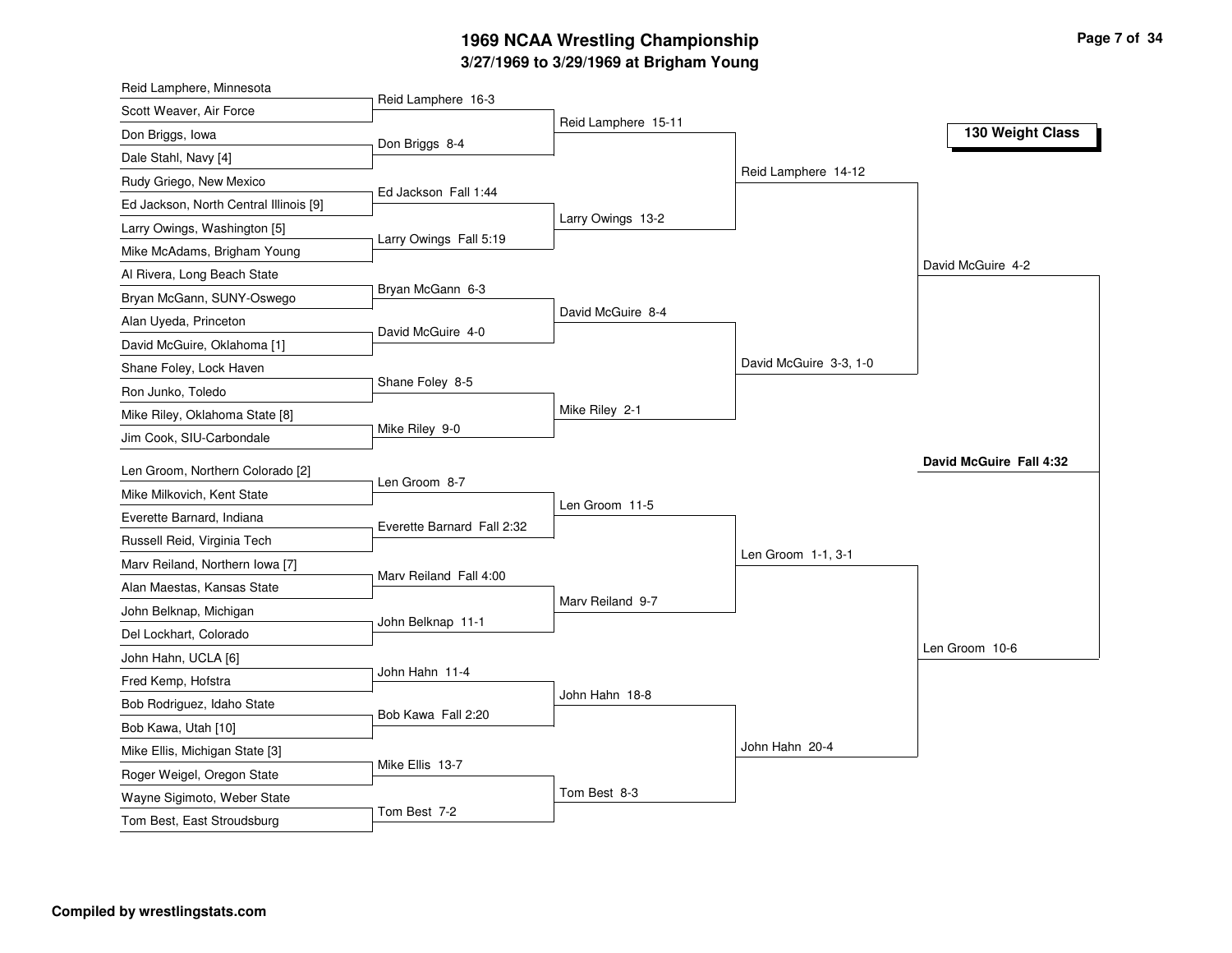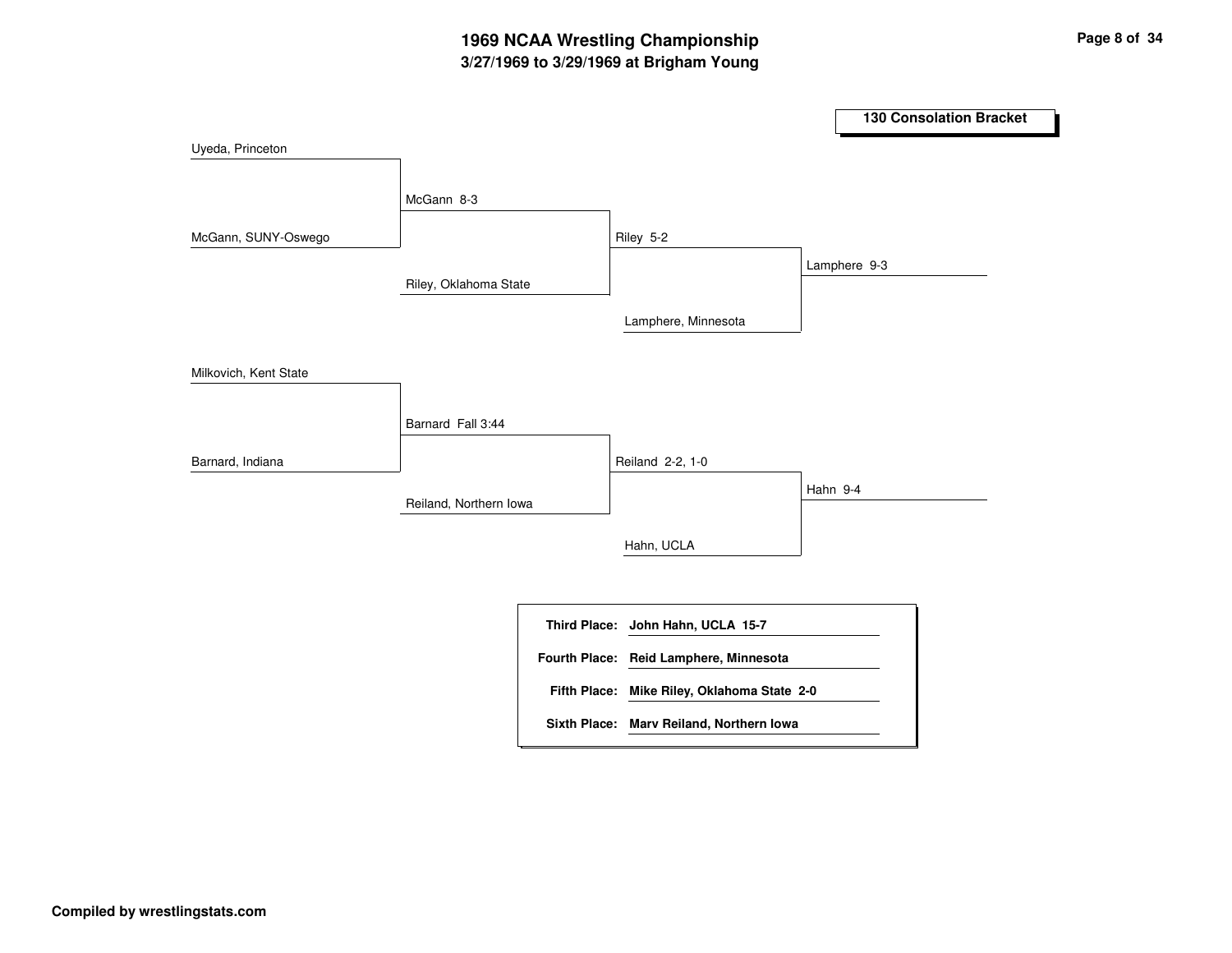# **3/27/1969 to 3/29/1969 at Brigham Young 1969 NCAA Wrestling Championship Page <sup>9</sup> of <sup>34</sup>**

#### **Championship Pigtail Bouts for 130**

John Hahn - UCLA

|                                                              | Hahn 13-7        |
|--------------------------------------------------------------|------------------|
| Phil Parker - Iowa State                                     |                  |
| Len Groom - Northern Colorado                                |                  |
| Glenn Anderson - California-Berkeley                         | Groom 11-2       |
| Larry Owings - Washington<br>Jim Pace - North Carolina State | Owings Fall 3:15 |
| Jim Cook - SIU-Carbondale                                    |                  |
| Dan Silbaugh - Wyoming                                       | Cook 6-6, 7-2    |
| <b>Consolation Pigtail Bouts for 130</b>                     |                  |

# Mike Milkovich - Kent State

Milkovich 11-5 Glenn Anderson - California-Berkeley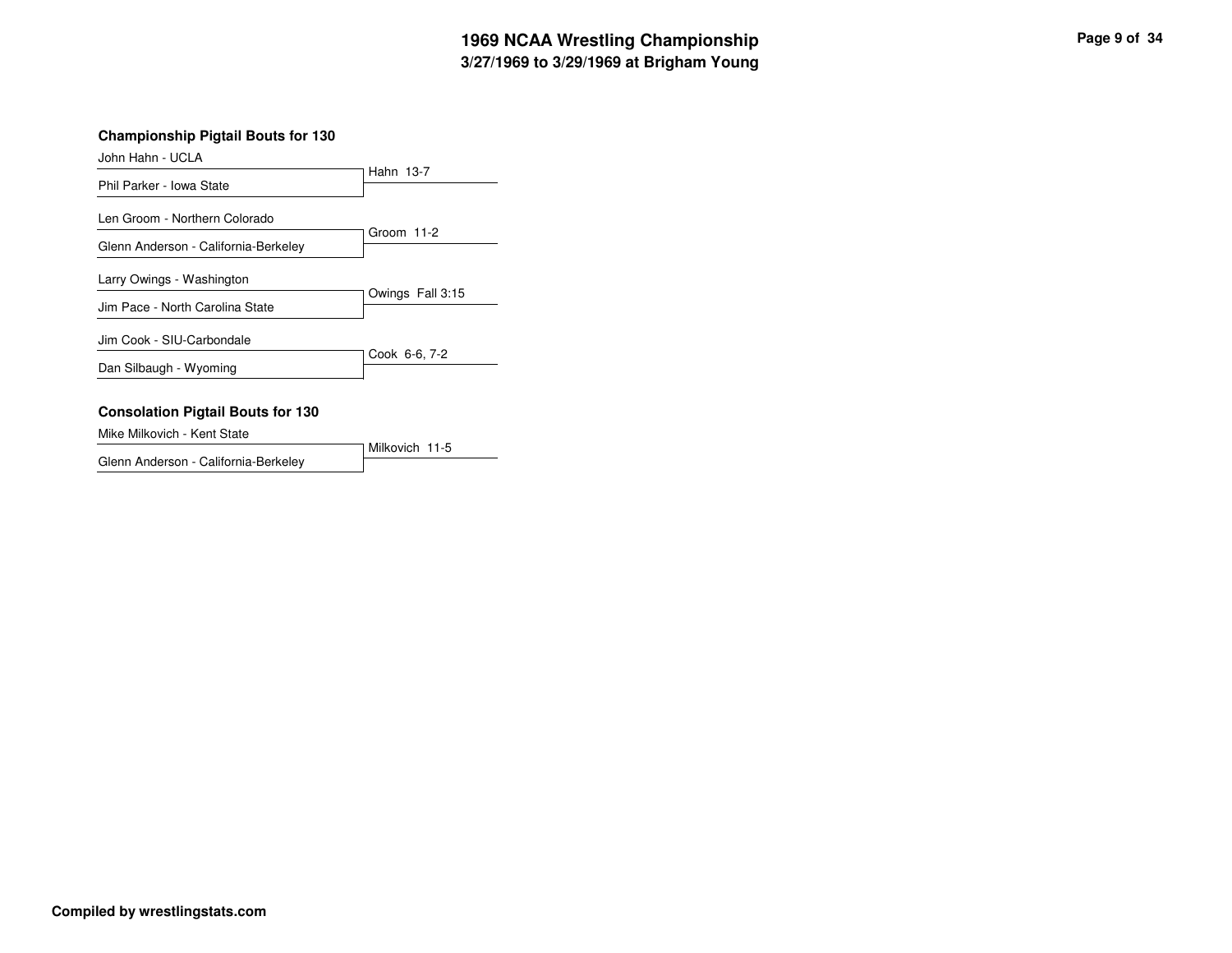# **3/27/1969 to 3/29/1969 at Brigham Young 1969 NCAA Wrestling Championship Page <sup>10</sup> of <sup>34</sup>**

| Tom Ventes, Oklahoma State                               |                      |                      |                          |                     |
|----------------------------------------------------------|----------------------|----------------------|--------------------------|---------------------|
| Joe Carstensen, Iowa [9]                                 | Joe Carstensen 7-6   |                      |                          |                     |
| Dan Smith, Ball State                                    | Steve Comiskey 13-7  | Steve Comiskey 13-10 |                          | 137 Weight Class    |
| Steve Comiskey, Navy [4]                                 |                      |                      |                          |                     |
| Ron Russo, Bloomsburg [5]                                |                      |                      | Ron Russo 12-6           |                     |
| Dave Kling, Indiana PA                                   | Ron Russo 8-4        |                      |                          |                     |
| Dominic Cusimano, California-Berkeley                    |                      | Ron Russo 14-5       |                          |                     |
| Randy Stine, Clarion                                     | Dominic Cusimano 6-3 |                      |                          |                     |
| Ron Lemmon, Utah [8]                                     |                      |                      |                          | Dan Gable Fall 4:16 |
| Dick Humphreys, Indiana State                            | Dick Humphreys 5-4   |                      |                          |                     |
| David Greenburg, George Washington                       |                      | Dick Humphreys 3-0   |                          |                     |
| Jim Byrnes, Army                                         | Jim Byrnes 7-6       |                      |                          |                     |
| Mike Rubin, Michigan                                     |                      |                      | Dan Gable Fall 4:31      |                     |
| Dan Gable, Iowa State [1]                                | Dan Gable Fall 4:09  |                      |                          |                     |
| George Stover, Virginia Tech                             |                      | Dan Gable Fall 3:46  |                          |                     |
| Terry Habecker, Ithaca                                   | George Stover 11-2   |                      |                          |                     |
|                                                          |                      |                      |                          | Dan Gable Fall 4:17 |
| Bob Hawkins, Oregon State<br>Marty Willigan, Hofstra [2] | Marty Willigan 11-8  |                      |                          |                     |
| Dale Dittmar, Colorado                                   |                      | Marty Willigan 13-2  |                          |                     |
| Victor Romero, New Mexico                                | Dale Dittmar 6-0     |                      |                          |                     |
|                                                          |                      |                      | Marty Willigan Fall 5:32 |                     |
| Steve Buttrey, Northwestern [7]                          | Harlan Hankins 6-3   |                      |                          |                     |
| Harlan Hankins, Colorado State                           |                      | Jim Moore 9-2        |                          |                     |
| John Pegues, Virginia                                    | Jim Moore 12-2       |                      |                          |                     |
| Jim Moore, Washington                                    |                      |                      |                          | Marty Willigan 4-3  |
| Paul Stehman, Northwest Missouri [6]                     | Paul Stehman 10-4    |                      |                          |                     |
| Dennis O'Brien, Marquette                                |                      | Keith Lowrance 17-8  |                          |                     |
| Mike Rogers, Northern Colorado                           | Keith Lowrance 14-11 |                      |                          |                     |
| Keith Lowrance, Michigan State [3]                       |                      |                      | Keith Lowrance 11-2      |                     |
| James McDougal, Kansas State                             | James McDougal 7-5   |                      |                          |                     |
| James Dayton, Northern Illinois                          |                      | Gordon Levy 5-2      |                          |                     |
| Ron White, Pennsylvania                                  | Gordon Levy 6-5      |                      |                          |                     |
| Gordon Levy, Adams State                                 |                      |                      |                          |                     |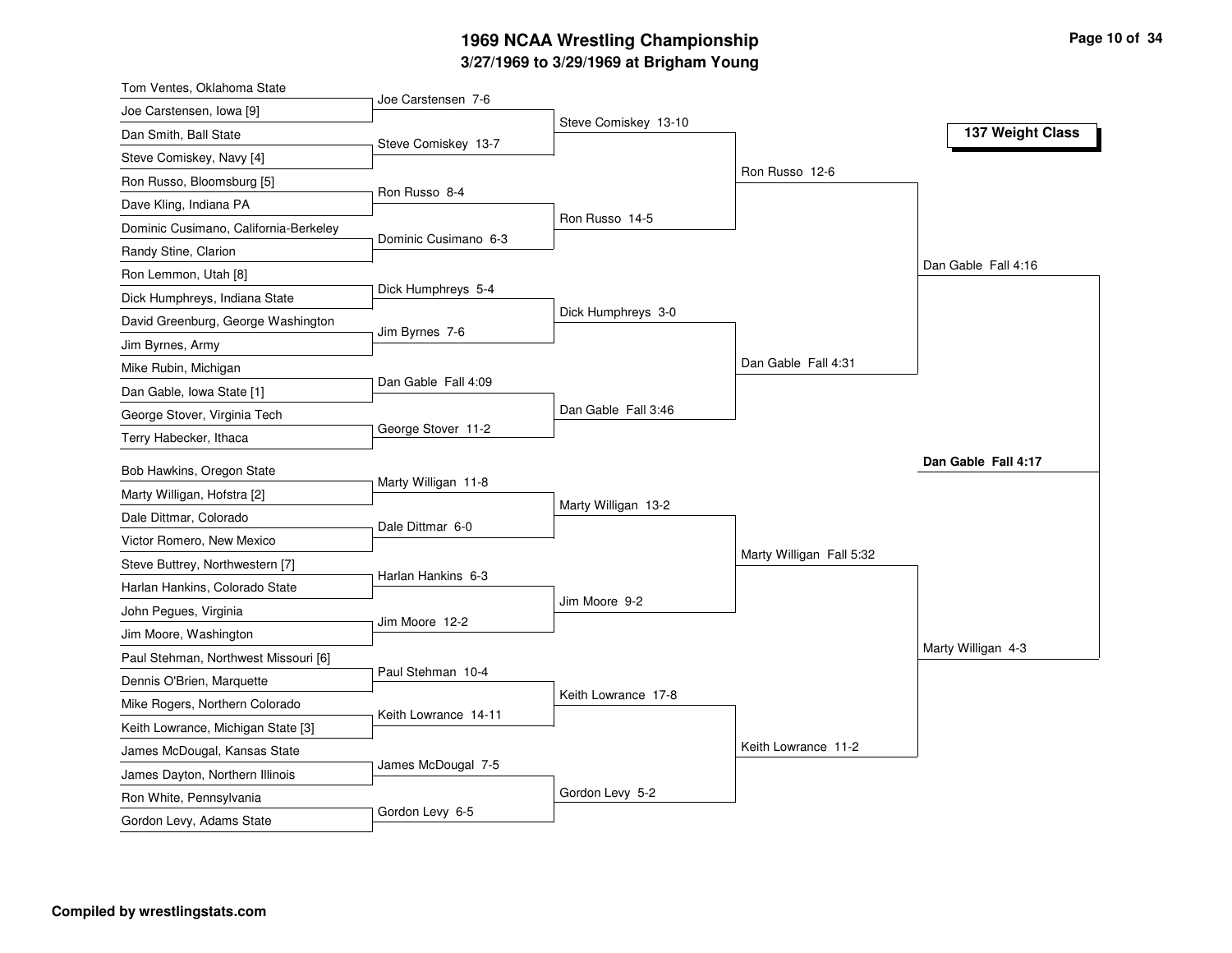# **3/27/1969 to 3/29/1969 at Brigham Young 1969 NCAA Wrestling Championship Page <sup>11</sup> of <sup>34</sup>**

|                       |                          |                                                 | <b>137 Consolation Bracket</b> |
|-----------------------|--------------------------|-------------------------------------------------|--------------------------------|
| Stover, Virginia Tech |                          |                                                 |                                |
|                       | Rubin 4-2                |                                                 |                                |
| Rubin, Michigan       |                          | Humphreys 6-2                                   |                                |
|                       | Humphreys, Indiana State |                                                 | Russo 12-8                     |
|                       |                          | Russo, Bloomsburg                               |                                |
| Dittmar, Colorado     |                          |                                                 |                                |
|                       | Hawkins 6-2              |                                                 |                                |
| Hawkins, Oregon State |                          | Hawkins 8-4                                     |                                |
|                       | Moore, Washington        |                                                 | Lowrance 12-5                  |
|                       |                          | Lowrance, Michigan State                        |                                |
|                       |                          | Third Place: Keith Lowrance, Michigan State 5-3 |                                |
|                       |                          | Fourth Place: Ron Russo, Bloomsburg             |                                |
|                       |                          | Fifth Place: Bob Hawkins, Oregon State 8-0      |                                |
|                       |                          | Sixth Place: Dick Humphreys, Indiana State      |                                |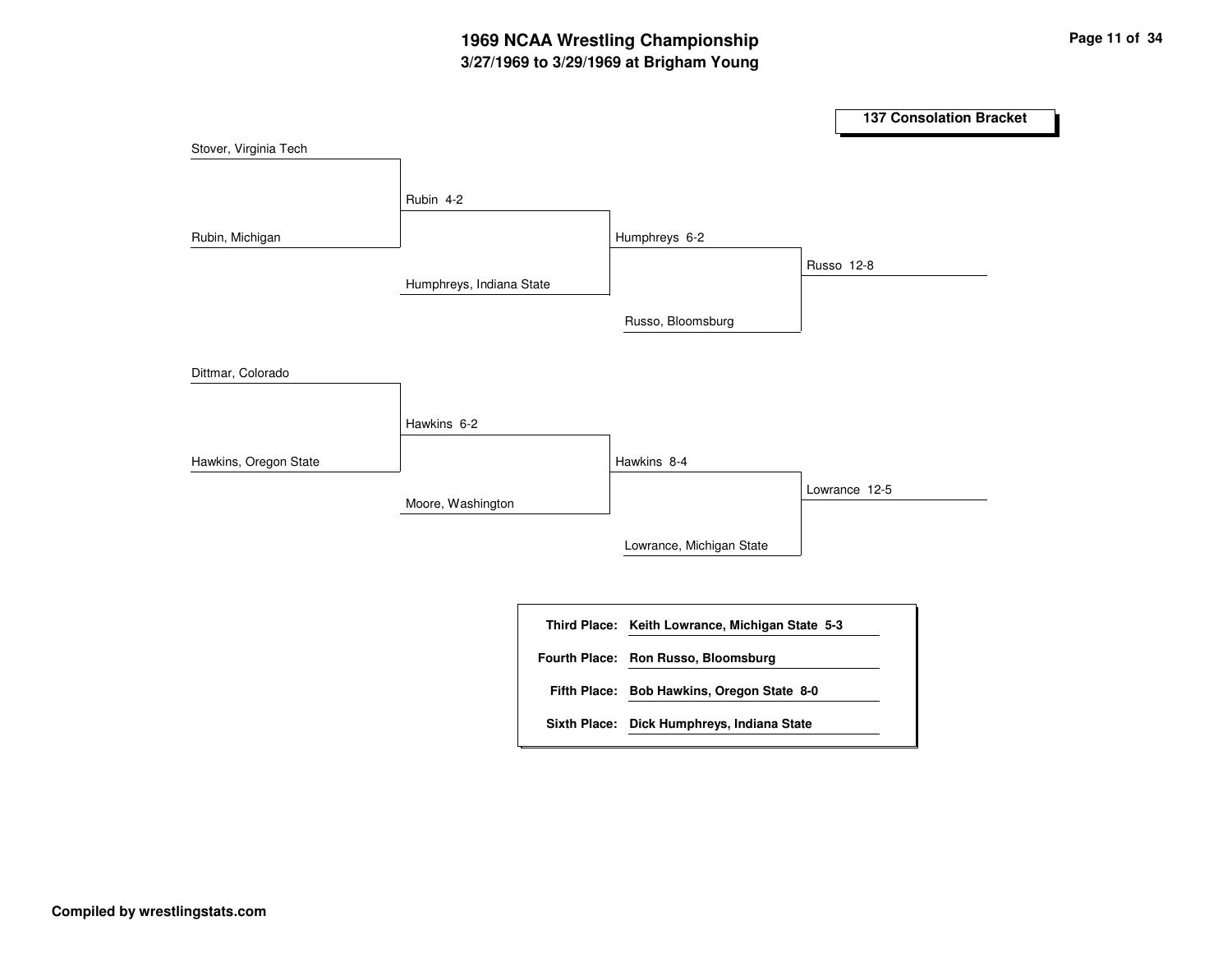# **3/27/1969 to 3/29/1969 at Brigham Young 1969 NCAA Wrestling Championship Page <sup>12</sup> of <sup>34</sup>**

#### **Championship Pigtail Bouts for 137**

| Terry Habecker - Ithaca           |                    |
|-----------------------------------|--------------------|
| John Wadas - Long Beach State     | Habecker Fall 6:56 |
| Randy Stine - Clarion             |                    |
| Glen Takahashi - Brigham Young    | Stine 5-2          |
| Paul Stehman - Northwest Missouri |                    |
| Larry Rippey - Lock Haven         | Stehman DFT        |
| Bob Hawkins - Oregon State        |                    |
| Pat Bolger - Oklahoma             | Hawkins 4-2        |
| Marty Willigan - Hofstra          |                    |
| Dave Librande - Alabama           | Willigan Fall 5:39 |
|                                   |                    |

#### **Consolation Pigtail Bouts for 137**

Bob Hawkins - Oregon State

Hawkins Med FFT Dave Librande - Alabama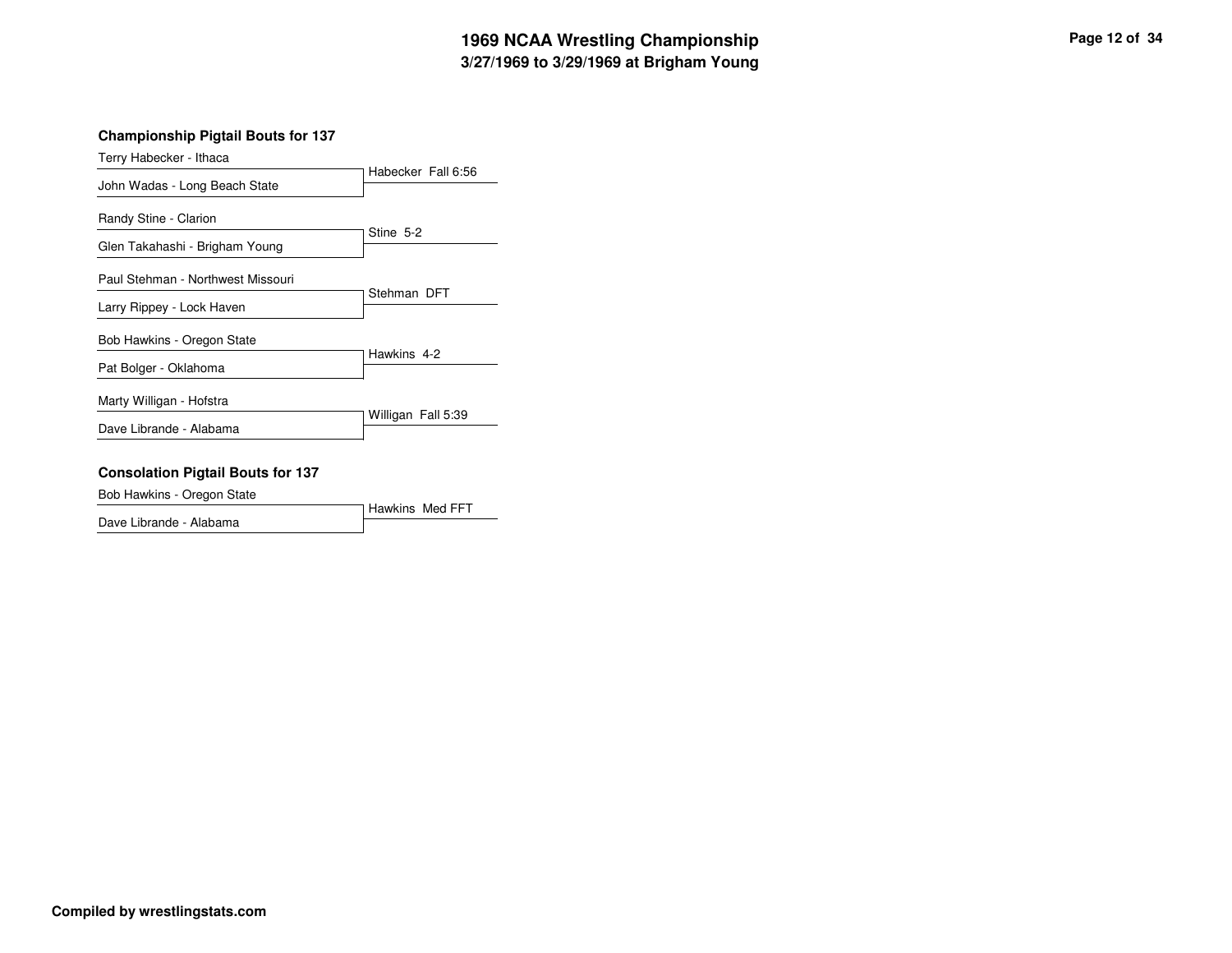# **3/27/1969 to 3/29/1969 at Brigham Young 1969 NCAA Wrestling Championship Page <sup>13</sup> of <sup>34</sup>**

| Dave Pruzansky, Temple                    |                          |                        |                             |                  |
|-------------------------------------------|--------------------------|------------------------|-----------------------------|------------------|
| Steve Warren, California-Berkeley [5]     | Dave Pruzansky 10-4      | Dave Pruzansky 7-4     |                             |                  |
| Kermit Morrison, Idaho State              | Bruce Shultz 4-0         |                        |                             | 145 Weight Class |
| Bruce Shultz, Washington                  |                          |                        |                             |                  |
| Conrad Metcalf, Colorado                  |                          |                        | Conrad Metcalf 1-1, 0-0 SRD |                  |
| Dick Ford, Washington State               | Conrad Metcalf 9-3       |                        |                             |                  |
| Curt Callahan, Maryland [10]              |                          | Conrad Metcalf 5-3     |                             |                  |
| James Lentz, Indiana [4]                  | James Lentz 7-5          |                        |                             |                  |
| Dennis Rott, Illinois                     |                          |                        |                             | Mike Grant 4-3   |
| Mike Fitzgerald, Minnesota State-Moorhead | Mike Fitzgerald 3-3, 3-0 |                        |                             |                  |
| Roger Virgil, Adams State                 | Phil Frey Fall 6:29      | Phil Frey 5-0          |                             |                  |
| Phil Frey, Oregon State [8]               |                          |                        |                             |                  |
| Mike Grant, Oklahoma [1]                  |                          |                        | Mike Grant 4-0              |                  |
| Jeff Winderlin, Utah                      | Mike Grant 12-5          |                        |                             |                  |
| Bill Saye, Ohio University                |                          | Mike Grant 9-1         |                             |                  |
| John Sattler, Navy                        | John Sattler 5-4         |                        |                             |                  |
| Pete Sandberg, Winona State               |                          |                        |                             | Mike Grant 5-4   |
| Don Yahn, Iowa                            | Don Yahn 6-1             |                        |                             |                  |
| Randy Noah, Oregon                        |                          | Clyde Frantz Fall 3:46 |                             |                  |
| Clyde Frantz, Penn State [2]              | Clyde Frantz 7-1         |                        |                             |                  |
| Paul Brodmerkel, Lock Haven               |                          |                        | Ray Murphy 12-7             |                  |
| Art Holland, Arizona State                | Art Holland 8-1          |                        |                             |                  |
| Ray Murphy, Oklahoma State [7]            |                          | Ray Murphy 18-4        |                             |                  |
| Bill McBeth, Army                         | Ray Murphy 6-4           |                        |                             |                  |
| Clarence Seal, Portland State [6]         |                          |                        |                             | Ray Murphy 3-1   |
| Mike Cookas, Northern Illinois            | Clarence Seal 8-2        |                        |                             |                  |
| Eric Greenburg, Syracuse                  |                          | Clarence Seal 3-0      |                             |                  |
| Howard Hall, Brigham Young                | Howard Hall 4-3          |                        |                             |                  |
| Bob Freeman, Massachusetts                |                          |                        | Clarence Seal 4-2           |                  |
| Duane Olson, Iowa State                   | Duane Olson 5-3          |                        |                             |                  |
| John Abajace, Michigan State [3]          |                          | John Abajace 10-3      |                             |                  |
| Steve Johnson, Cal Poly-SLO [9]           | John Abajace Fall 4:38   |                        |                             |                  |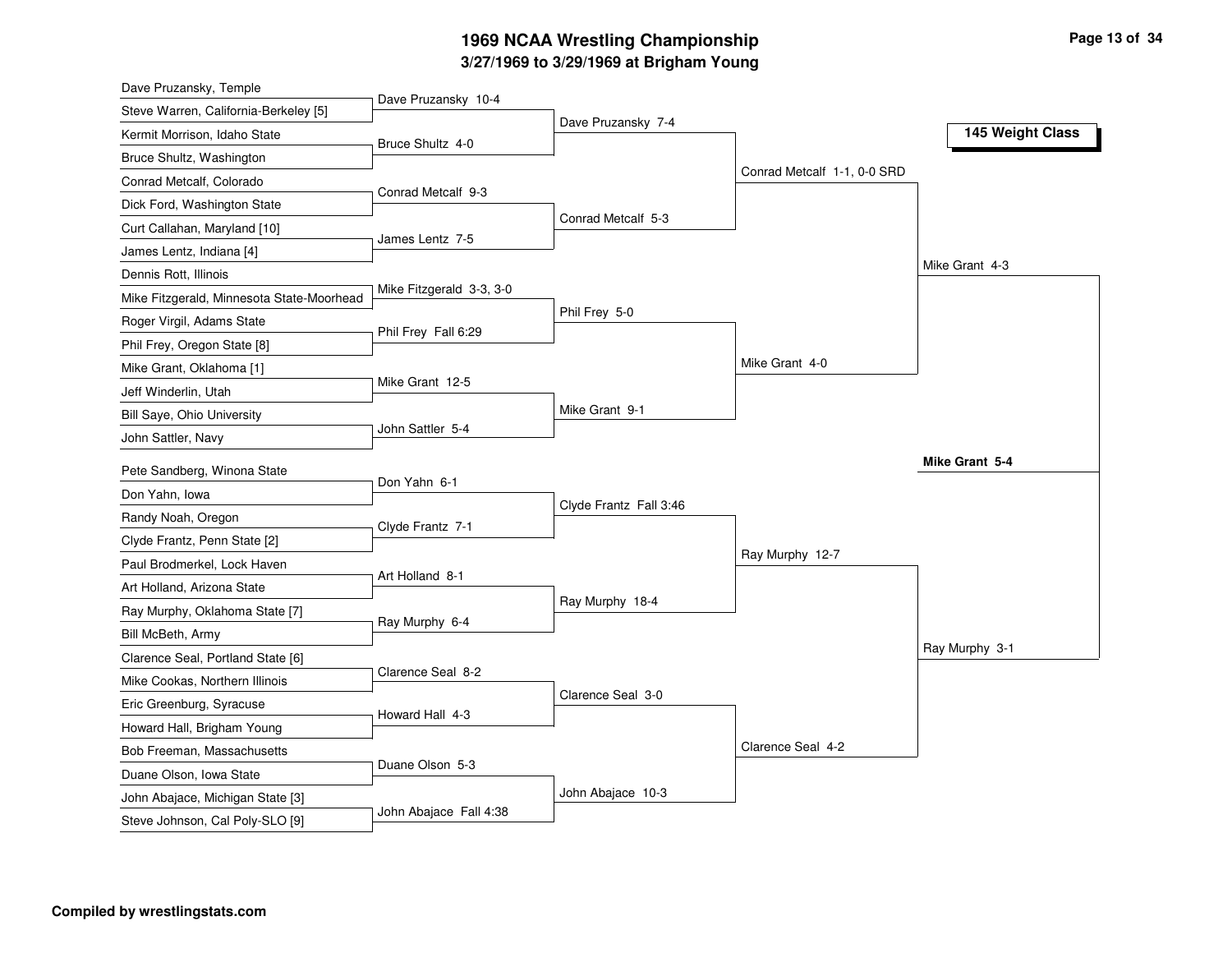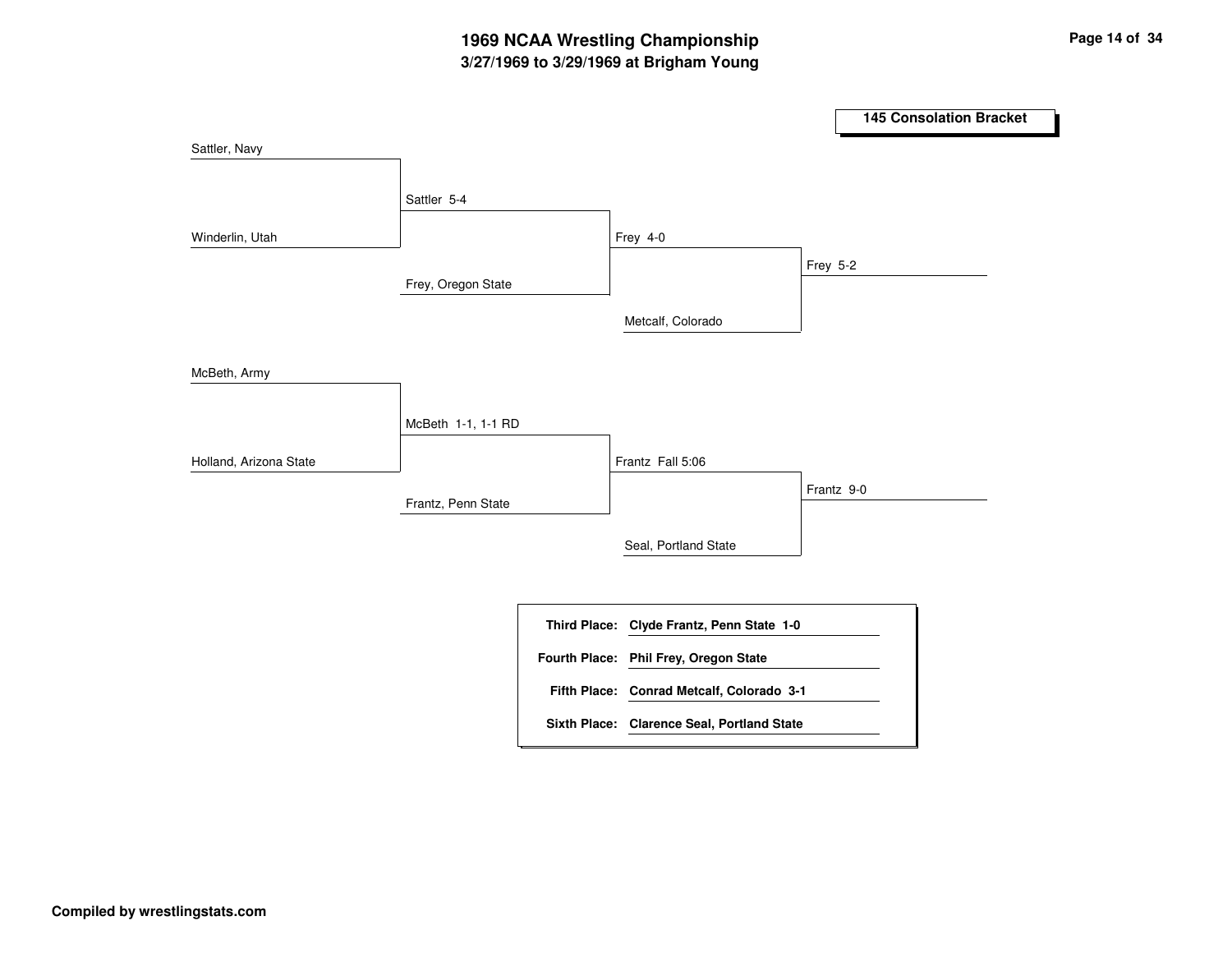**No Pigtails Bouts for 145 Weight Class**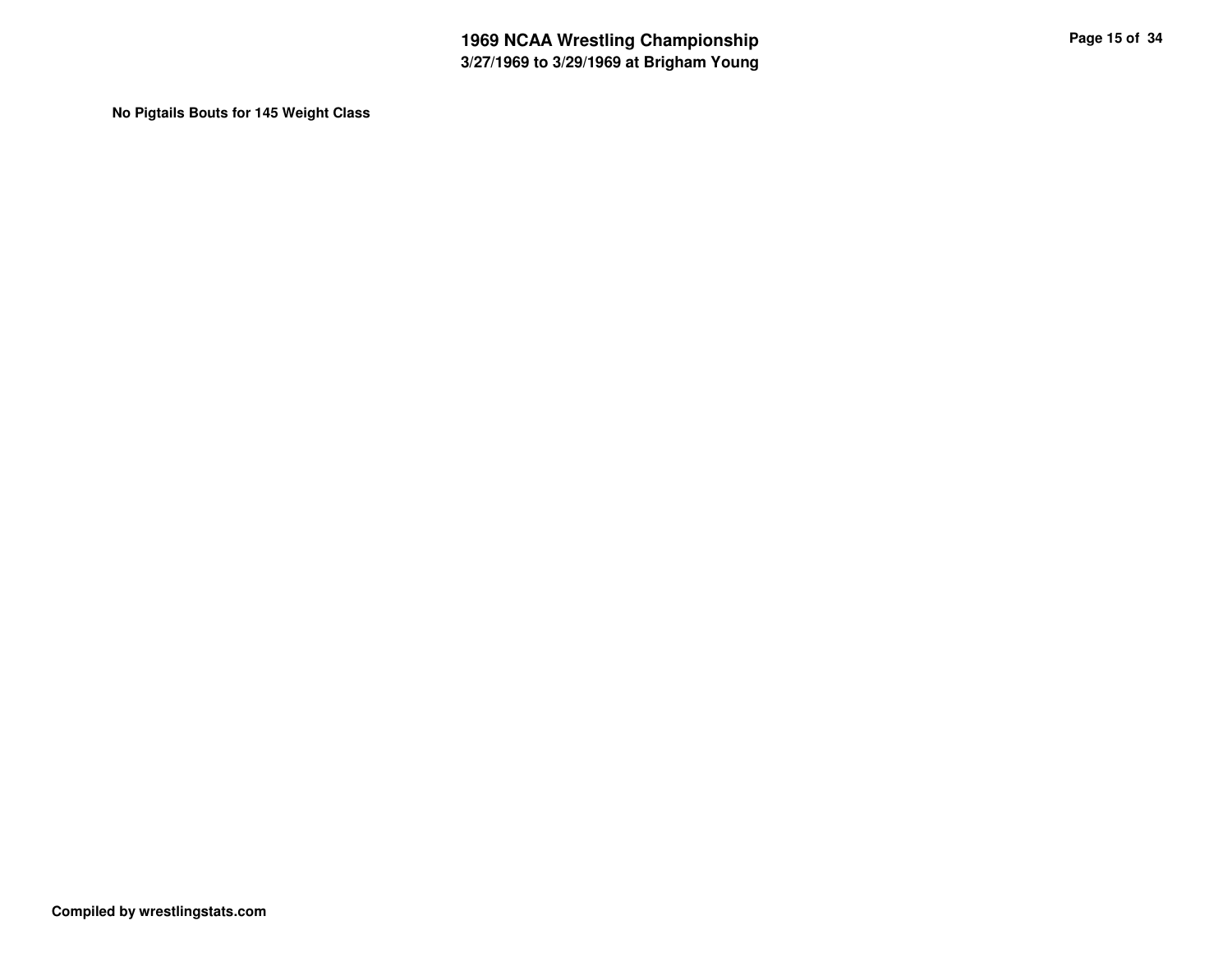## **3/27/1969 to 3/29/1969 at Brigham Young 1969 NCAA Wrestling Championship Page <sup>16</sup> of <sup>34</sup>**

| Rich Mihal, Iowa [4]                                |                              |                       |                       |                  |
|-----------------------------------------------------|------------------------------|-----------------------|-----------------------|------------------|
| Jay Arneson, Oklahoma State                         | Rich Mihal 6-2               |                       |                       |                  |
| Allen Dunn, UCLA                                    | Allen Dunn 3-0               | Rich Mihal 4-0        |                       | 152 Weight Class |
| Tim Shade, Idaho State                              |                              |                       |                       |                  |
| Edward Thompson, Bloomsburg                         |                              |                       | Rich Mihal 3-0        |                  |
| Chris Samuelson, Drake                              | Edward Thompson 11-2         |                       |                       |                  |
| Carl Adams, Iowa State                              |                              | Carl Adams 9-8        |                       |                  |
| Bob Christianson, Navy [5]                          | Carl Adams 5-3               |                       |                       |                  |
| Tom Cooper, Montana                                 |                              |                       |                       | Rich Mihal 4-0   |
| Richard Casey, SIU-Carbondale                       | Richard Casey Fall 3:38      |                       |                       |                  |
| Dan Thurlow, Colorado State [8]                     |                              | Bruce Trammel 5-2     |                       |                  |
| Bruce Trammel, Ohio University                      | Bruce Trammel 8-5            |                       |                       |                  |
| Len Borchers, Stanford [1]                          |                              |                       | James Tanniehill 5-2  |                  |
| Sam Uhrick, Western State                           | Len Borchers 8-3             |                       |                       |                  |
| James Tanniehill, Winona State                      |                              | James Tanniehill 5-3  |                       |                  |
| John Eagleton, Oklahoma                             | James Tanniehill 8-7         |                       |                       |                  |
| Kim Snider, Oregon State                            |                              |                       |                       | Gobel Kline 4-1  |
| Bill Osborn, Brigham Young                          | Kim Snider 9-2               |                       |                       |                  |
| Phil Hutchinson, Colorado                           |                              | Kim Snider Fall 4:25  |                       |                  |
| Ralph Stansbury, Long Beach State                   | Ralph Stansbury 8-7          |                       |                       |                  |
| Felix Salinas, Arizona State                        |                              |                       | Gobel Kline 2-2, 1-0  |                  |
|                                                     | Mel Crider Fall 7:23         |                       |                       |                  |
| Mel Crider, Northern Colorado                       |                              | Gobel Kline 7-5       |                       |                  |
| Gobel Kline, Maryland [2]                           | Gobel Kline 4-2              |                       |                       |                  |
| Mark Hoffman, Army                                  |                              |                       |                       | Gobel Kline 4-0  |
| Don Stahlman, New Hampshire                         | Carl Ragland Fall 3:59       |                       |                       |                  |
| Carl Ragland, Old Dominion [3]                      |                              | Bob Ferraro 4-1       |                       |                  |
| Ron Ouellet, Michigan State                         | Bob Ferraro Fall 7:55        |                       |                       |                  |
| Bob Ferraro, Indiana State                          |                              |                       | Bob Ferraro Fall 7:45 |                  |
| Greg Giordano, William & Mary                       | John Finch 1-1, 1-0          |                       |                       |                  |
| John Finch, Cal Poly-SLO [9]                        |                              | Charles Shepherd 11-4 |                       |                  |
| Charles Shepherd, Utah [6]<br>Brad Zemmel, Missouri | Charles Shepherd Fall 8:50 O |                       |                       |                  |
|                                                     |                              |                       |                       |                  |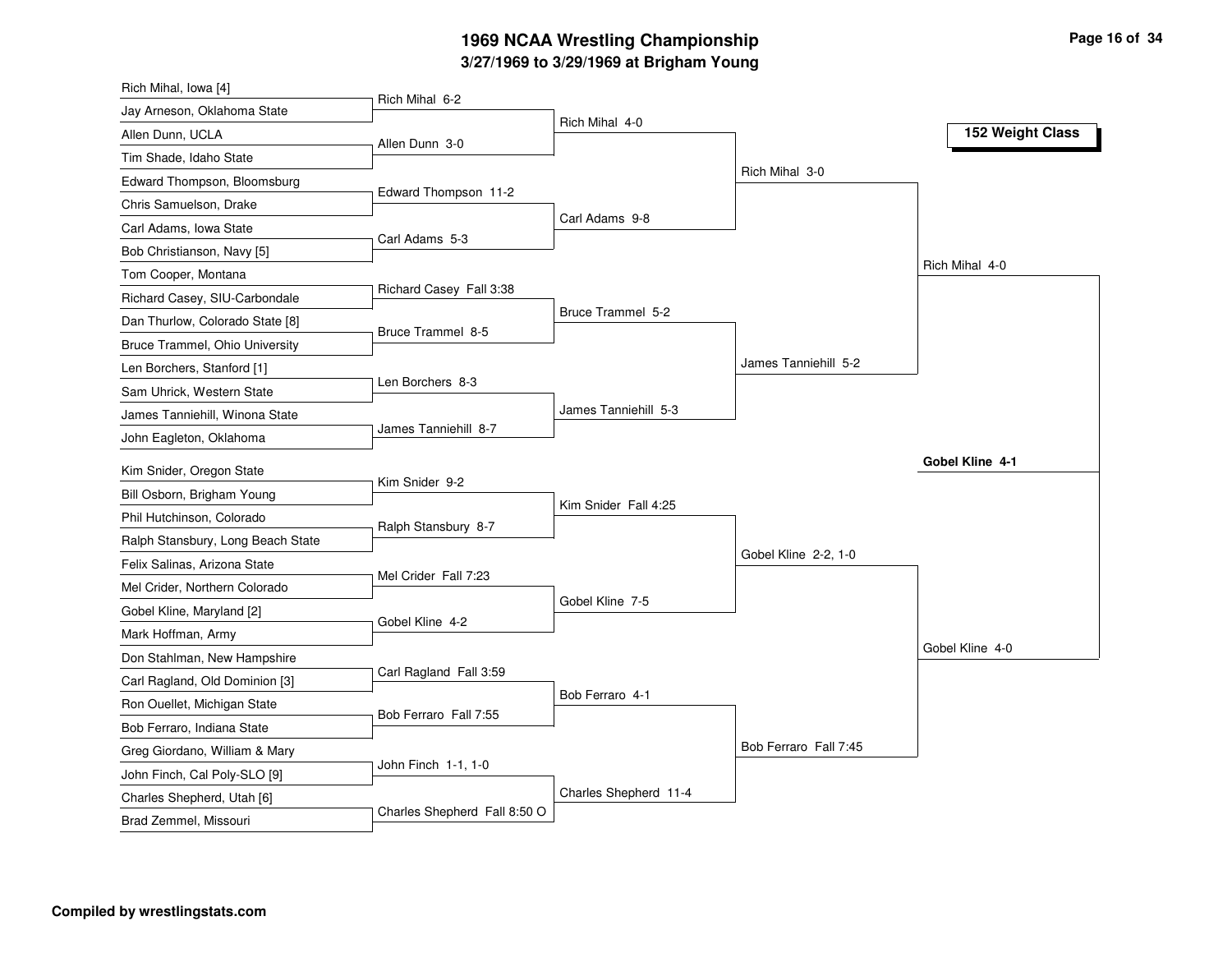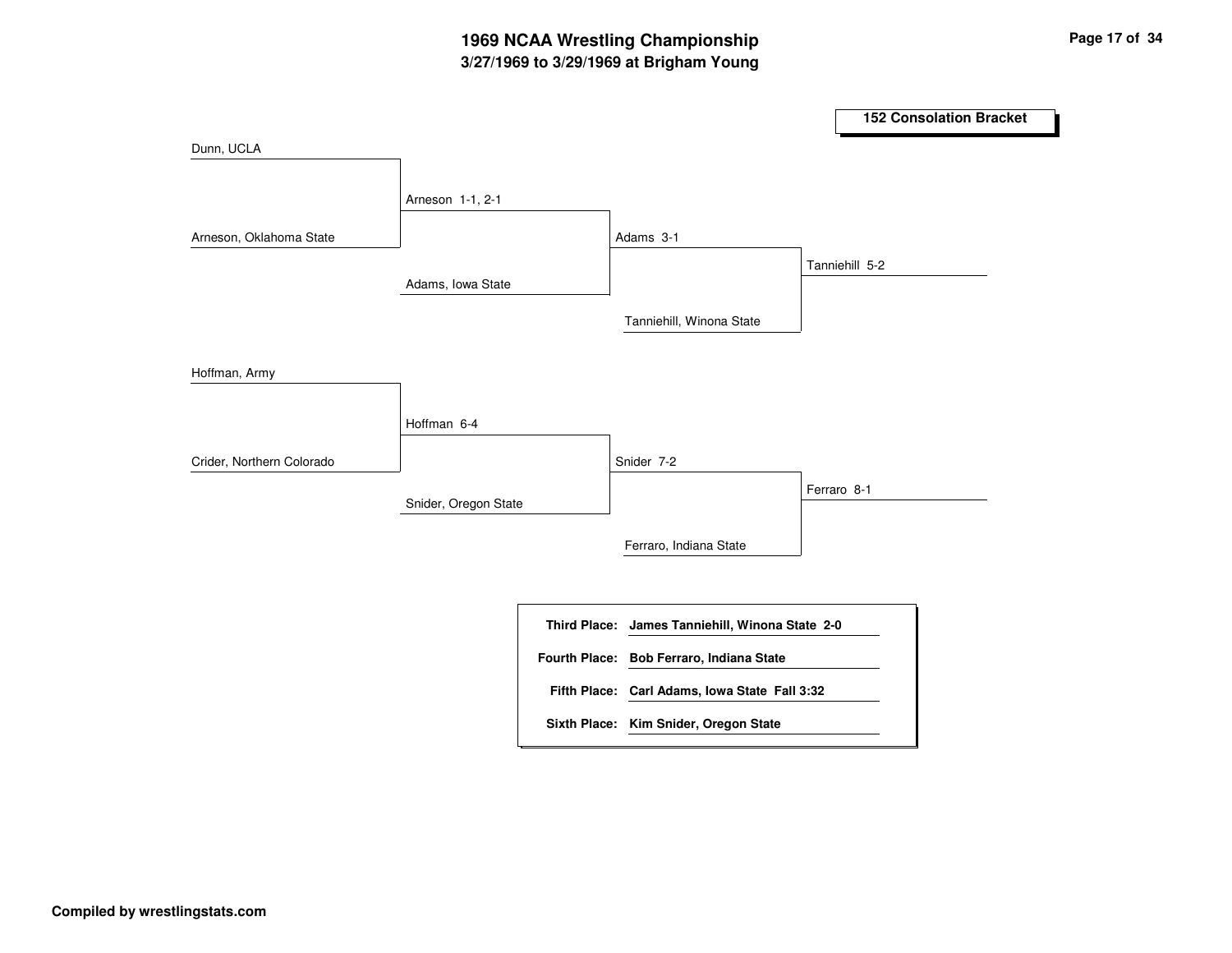# **3/27/1969 to 3/29/1969 at Brigham Young 1969 NCAA Wrestling Championship Page <sup>18</sup> of <sup>34</sup>**

#### **Championship Pigtail Bouts for 152**

| Eagleton 14-2    |  |  |
|------------------|--|--|
| Christianson 3-0 |  |  |
|                  |  |  |
|                  |  |  |
| Snider 7-2       |  |  |
|                  |  |  |
| Shade 3-2        |  |  |
|                  |  |  |
| Stahlman 9-0     |  |  |
|                  |  |  |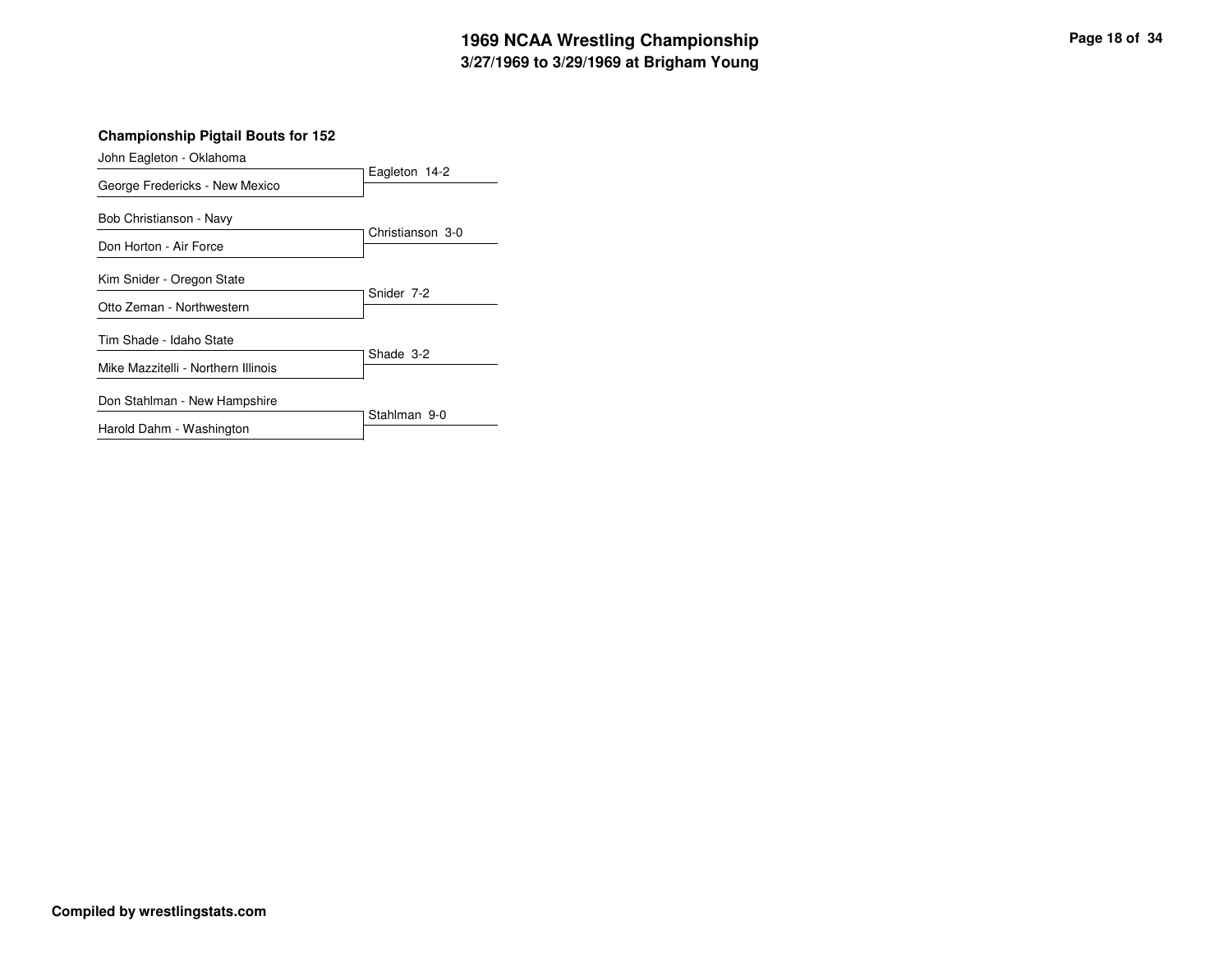# **3/27/1969 to 3/29/1969 at Brigham Young 1969 NCAA Wrestling Championship Page <sup>19</sup> of <sup>34</sup>**

| Walt Strosser, Temple            |                         |                   |                       |                  |
|----------------------------------|-------------------------|-------------------|-----------------------|------------------|
| Rick Thompson, Missouri          | Rick Thompson 5-1       |                   |                       |                  |
| Jim Alexander, Northern Colorado | Jim Alexander 8-4       | Rick Thompson 4-3 |                       | 160 Weight Class |
| Bob Ahrens, Navy [4]             |                         |                   |                       |                  |
| Tom Divine, California-Berkeley  |                         |                   | Gary Rushing 4-4, 5-1 |                  |
| Gary Rushing, Arizona [5]        | Gary Rushing 12-3       |                   |                       |                  |
| Mike Ferrin, Weber State         |                         | Gary Rushing 11-5 |                       |                  |
| Bill Stauffer, Hofstra           | Bill Stauffer Fall 5:32 |                   |                       |                  |
| Cleo McGlory, Oklahoma [1]       |                         |                   |                       | Cleo McGlory 7-3 |
| Doug Niebel, Clarion             | Cleo McGlory 12-2       |                   |                       |                  |
| Tom Quinn, Michigan              |                         | Cleo McGlory 11-6 |                       |                  |
| Jim Guyer, Northern Iowa         | Jim Guyer 7-5           |                   |                       |                  |
| Val Landes, Oklahoma State       |                         |                   | Cleo McGlory 5-2      |                  |
| Bob Tomasovic, Oregon State      | Bob Tomasovic 4-4, 3-2  |                   |                       |                  |
| Mike Nardotti, Army [8]          |                         | Joe Wells 9-3     |                       |                  |
| Joe Wells, Iowa                  | Joe Wells 3-1           |                   |                       |                  |
| Curt Alder, UCLA                 |                         |                   |                       | Cleo McGlory 5-3 |
| Brad Williamson, Colorado        | Curt Alder 16-8         |                   |                       |                  |
| Jim Mazzitelli, Drake            |                         | Joe Wiendl 8-4    |                       |                  |
| Joe Wiendl, Wilkes [2]           | Joe Wiendl 8-5          |                   |                       |                  |
| Dan Layton, Indiana State        |                         |                   | Joe Wiendl 8-5        |                  |
| Richard Arnold, Cal Poly-SLO [9] | Richard Arnold 6-0      |                   |                       |                  |
| Seth Norton, Northwestern [7]    |                         | Seth Norton 17-6  |                       |                  |
| Al Handy, Texas-El Paso          | Seth Norton 5-2         |                   |                       |                  |
| Tom Muir, Michigan State [3]     |                         |                   |                       | Dave Martin 4-0  |
| Joel Haan, Maryland              | Tom Muir 11-4           |                   |                       |                  |
| Tom Duke, SIU-Carbondale         |                         | Tom Muir 11-6     |                       |                  |
| Gary Richards, Kansas State      | Gary Richards 5-2       |                   |                       |                  |
| Rich Bacastow, Lehigh [10]       |                         |                   | Dave Martin 6-0       |                  |
| Bob Hobson, William & Mary       | Rich Bacastow 7-2       |                   |                       |                  |
| Bob Griscom, West Chester        |                         | Dave Martin 6-0   |                       |                  |
| Dave Martin, Iowa State [6]      | Dave Martin 6-0         |                   |                       |                  |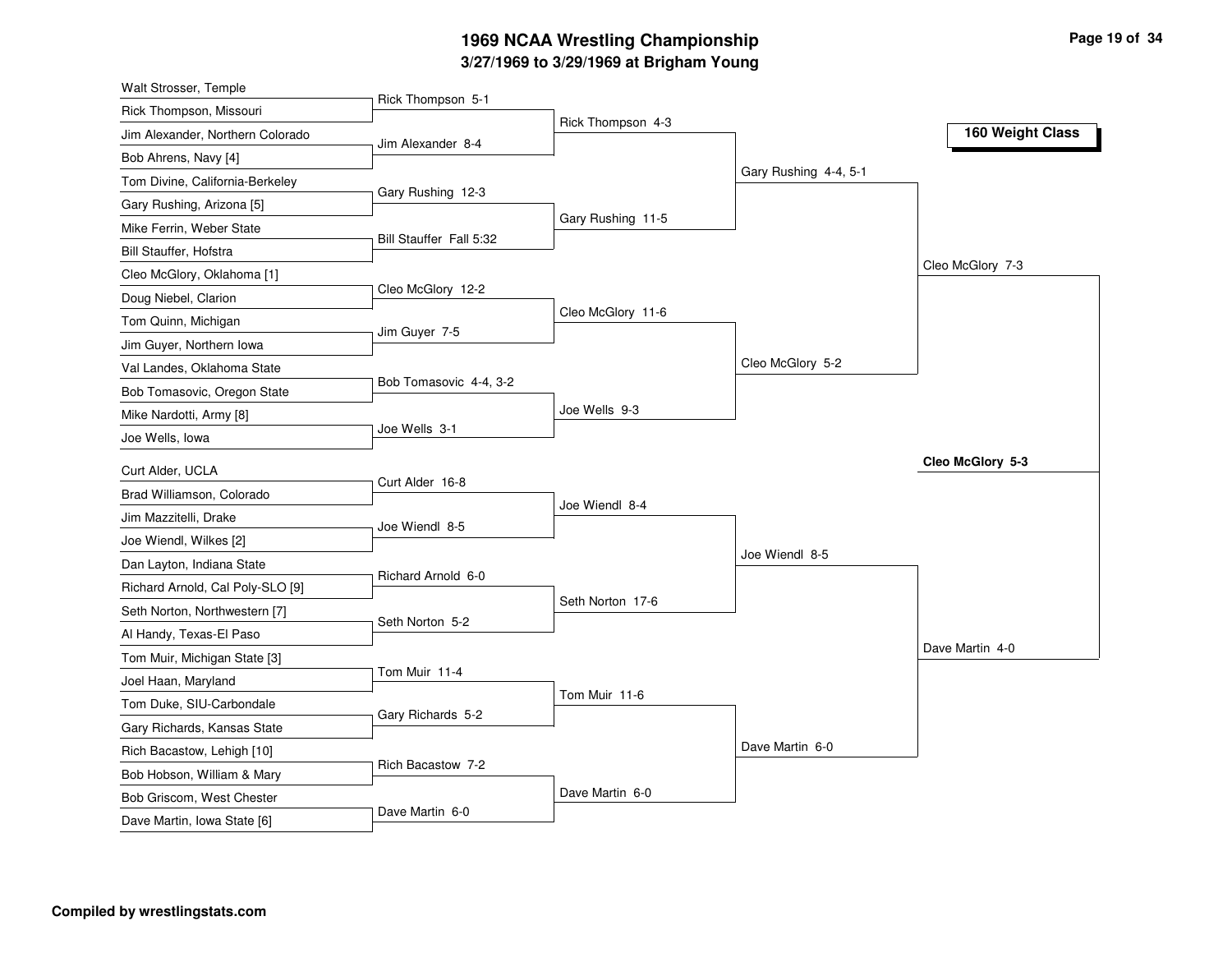# **3/27/1969 to 3/29/1969 at Brigham Young 1969 NCAA Wrestling Championship Page <sup>20</sup> of <sup>34</sup>**

|                       |                      |                                           |             | <b>160 Consolation Bracket</b> |
|-----------------------|----------------------|-------------------------------------------|-------------|--------------------------------|
| Guyer, Northern Iowa  |                      |                                           |             |                                |
|                       | Niebel 9-6           |                                           |             |                                |
| Niebel, Clarion       |                      | Niebel 6-5                                |             |                                |
|                       | Wells, Iowa          |                                           | Rushing 8-7 |                                |
|                       |                      | Rushing, Arizona                          |             |                                |
| Griscom, West Chester |                      |                                           |             |                                |
|                       | Griscom 6-4          |                                           |             |                                |
| Bacastow, Lehigh      |                      | Muir 4-0                                  |             |                                |
|                       | Muir, Michigan State |                                           | Muir 3-2    |                                |
|                       |                      | Wiendl, Wilkes                            |             |                                |
|                       |                      |                                           |             |                                |
|                       |                      | Third Place: Gary Rushing, Arizona 5-4    |             |                                |
|                       |                      | Fourth Place: Tom Muir, Michigan State    |             |                                |
|                       |                      | Fifth Place: Joe Wiendl, Wilkes Fall 1:15 |             |                                |
|                       |                      | Sixth Place: Doug Niebel, Clarion         |             |                                |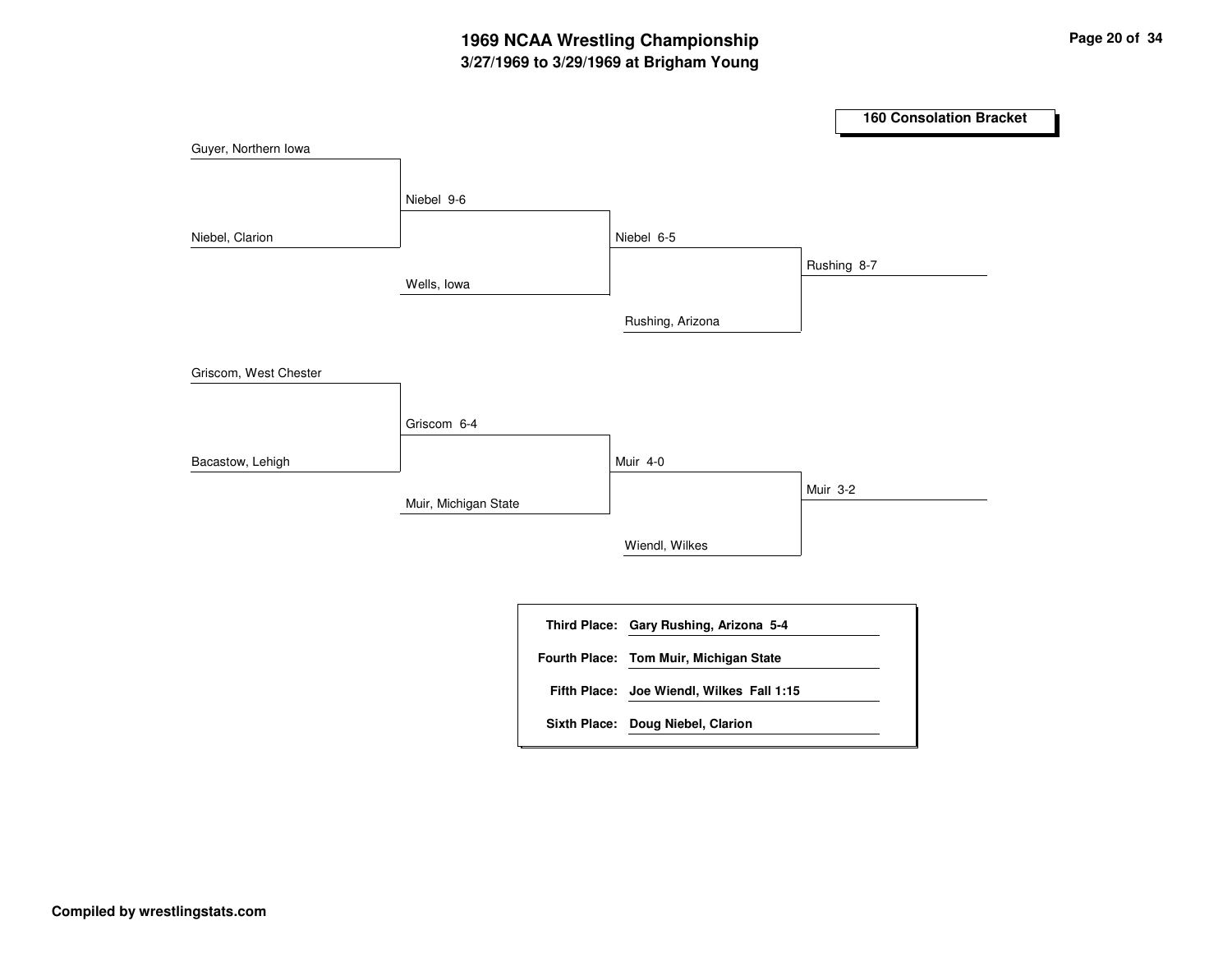#### **3/27/1969 to 3/29/1969 at Brigham Young 1969 NCAA Wrestling Championship Page <sup>21</sup> of <sup>34</sup>**

| Joe Wells - Iowa                                                       |                 |
|------------------------------------------------------------------------|-----------------|
| Leonard Smith - Stanford                                               | Wells 7-0       |
| Tom Duke - SIU-Carbondale                                              |                 |
| Scott Tennis - Utah                                                    | Duke 2-0        |
| Curt Alder - UCLA                                                      |                 |
| Mark Faller - Harvard                                                  | Alder 8-2       |
| Jim Guyer - Northern Iowa                                              |                 |
| Phil McCartney - Toledo                                                | Guyer 11-0      |
| Walt Strosser - Temple                                                 | Strosser 4-2    |
| Ron Diehl - Air Force<br>Seth Norton - Northwestern                    | Norton 5-4      |
| Tom Holliday - Auburn<br>Bob Ahrens - Navy<br>Ray Wallace - Washington | Ahrens 8-1      |
| Doug Niebel - Clarion<br>Dave Pollard - Cal Poly-Pomona                | Niebel 12-2     |
| Tom Muir - Michigan State<br>James West - Cal State-Los Angeles        | Muir 9-1        |
| Gary Rushing - Arizona<br>Jim Gildersleeve - Minnesota State-Moorhead  | Rushing 11-4    |
| Dan Layton - Indiana State<br>Judd Humphreys - Brigham Young           | Layton 7-4      |
| Jim Mazzitelli - Drake<br>Steve Craycraft - Miami Ohio                 | Mazzitelli 11-0 |

#### **Compiled by wrestlingstats.com**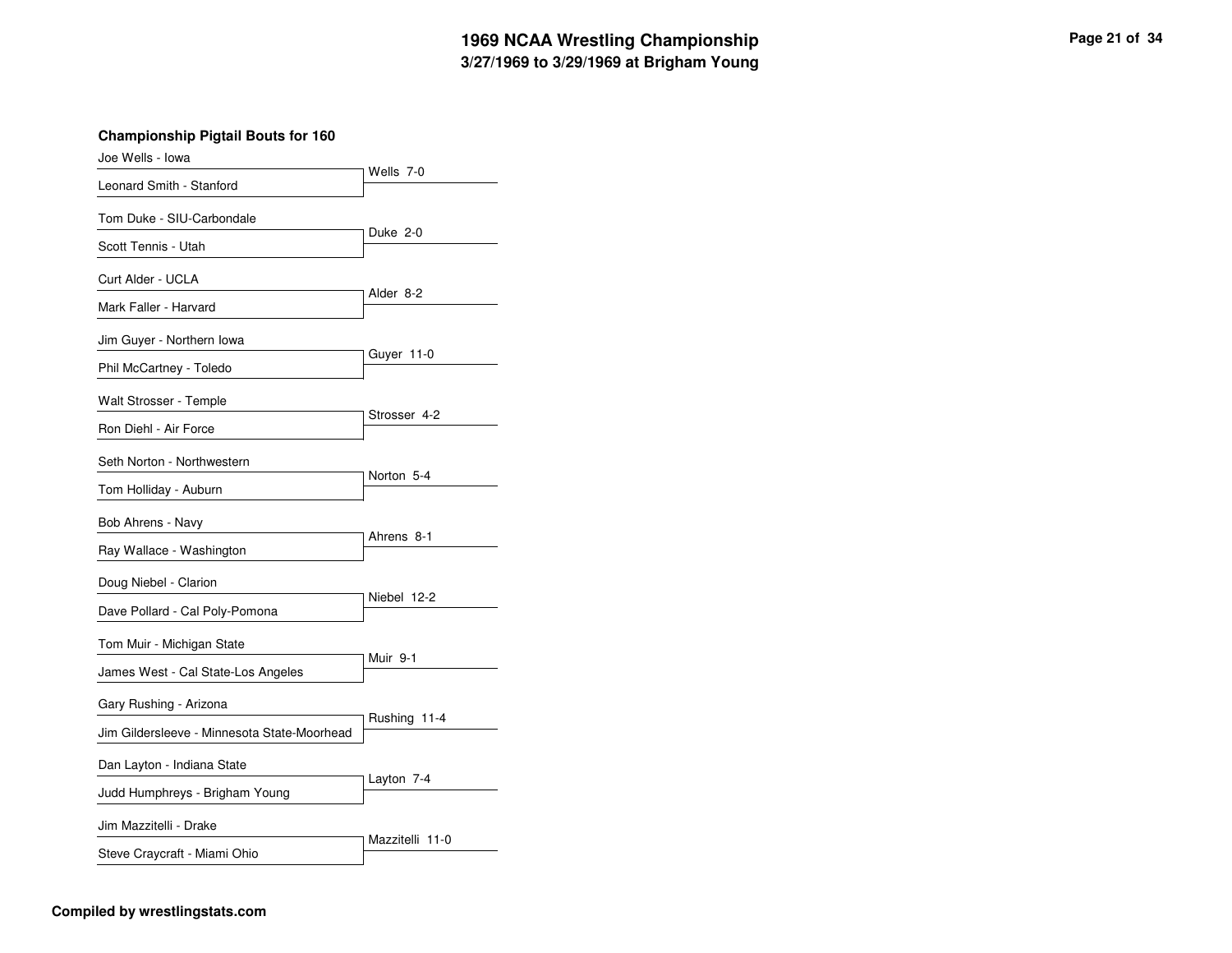# **3/27/1969 to 3/29/1969 at Brigham Young 1969 NCAA Wrestling Championship Page <sup>22</sup> of <sup>34</sup>**

#### **Championship Pigtail Bouts for 160**

Tomasovic Fall 6:20 Bob Tomasovic - Oregon State Vern Hall - Idaho State Stauffer Fall 4:52 Bill Stauffer - Hofstra Gary Hill - Wyoming Bacastow 6-0 Rich Bacastow - Lehigh Gary Ramstetter - San Jose State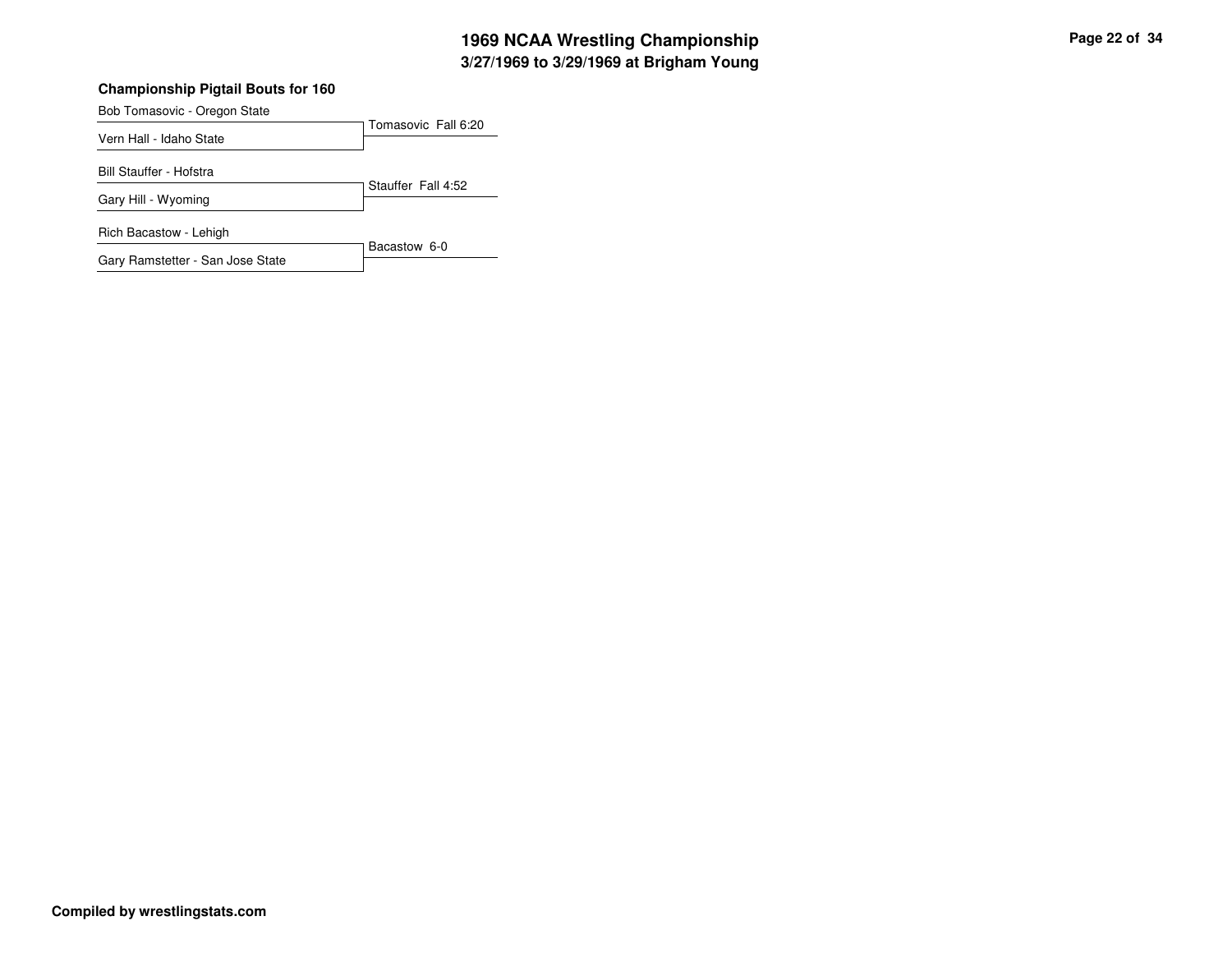# **3/27/1969 to 3/29/1969 at Brigham Young 1969 NCAA Wrestling Championship Page <sup>23</sup> of <sup>34</sup>**

| Jesse Rawls, Michigan [5]                          |                          |                        |                      |                  |
|----------------------------------------------------|--------------------------|------------------------|----------------------|------------------|
| Steve Metro, Louisiana State                       | Jesse Rawls 6-2          |                        |                      |                  |
| Tom Potts, Princeton                               | Rick Sicilia 6-4         | Jesse Rawls 9-4        |                      | 167 Weight Class |
| Rick Sicilia, Washington State                     |                          |                        |                      |                  |
| Larry Laush, Oklahoma [4]                          |                          |                        | Jesse Rawls 9-7      |                  |
| Merrill Cook, Brigham Young                        | Larry Laush 10-3         |                        |                      |                  |
| Rick Ortega, New Mexico                            |                          | Larry Laush Fall 5:32  |                      |                  |
| Mike Beaman, Drake                                 | Mike Beaman Fall 6:13    |                        |                      |                  |
| Bob Underwood, SIU-Carbondale                      |                          |                        |                      | John Woods 6-5   |
| Jim Broncatello, Cal Poly-Pomona                   | Bob Underwood 12-2       |                        |                      |                  |
| Pat North, Northern Illinois                       |                          | Ben Welch 3-0          |                      |                  |
| Ben Welch, Navy [8]                                | Ben Welch 8-2            |                        |                      |                  |
| Randy Umberger, Maryland [9]                       |                          |                        | John Woods 3-1       |                  |
| John Magoteaux, Idaho State                        | Randy Umberger Fall 4:01 |                        |                      |                  |
| John Woods, Cal Poly-SLO [1]                       |                          | John Woods 4-4, 9-1    |                      |                  |
| John Amicucci, SUNY-Maritime College               | John Woods 7-2           |                        |                      |                  |
| Jason Smith, Iowa State [2]                        |                          |                        |                      | Jason Smith 5-4  |
| Jim Vandehey, Oregon State                         | Jason Smith 7-2          |                        |                      |                  |
| Walt Thatcher, San Jose State                      |                          | Jason Smith Fall 1:20  |                      |                  |
|                                                    | Bob Metz 3-3, 2-1        |                        |                      |                  |
| Bob Metz, Lock Haven<br>Dave Wieland, Kansas State |                          |                        | Jason Smith DFT 4:11 |                  |
|                                                    | Steve DeVries 14-2       |                        |                      |                  |
| Steve DeVries, Iowa [7]                            |                          | Steve DeVries 6-4      |                      |                  |
| Mark Goldberg, Hofstra                             | Mark Goldberg 2-1        |                        |                      |                  |
| Gary West, Oregon                                  |                          |                        |                      | Jason Smith 9-3  |
| Peter Naff, Oklahoma State                         | Jack Bentz 8-0           |                        |                      |                  |
| Jack Bentz, Lehigh [3]                             |                          | Bill Laursen 6-2       |                      |                  |
| Bill Laursen, Northwestern                         | Bill Laursen 11-2        |                        |                      |                  |
| Brian Cawley, West Chester                         |                          |                        | Bill Laursen 19-12   |                  |
| Jim Scrabeck, Air Force                            | Jim Scrabeck Fall 6:54   |                        |                      |                  |
| Greg Smith, Army [6]                               |                          | Don Marostica 6-6, 6-1 |                      |                  |
| Neil Cebell, Washington                            | Don Marostica 7-6        |                        |                      |                  |
| Don Marostica, Colorado State                      |                          |                        |                      |                  |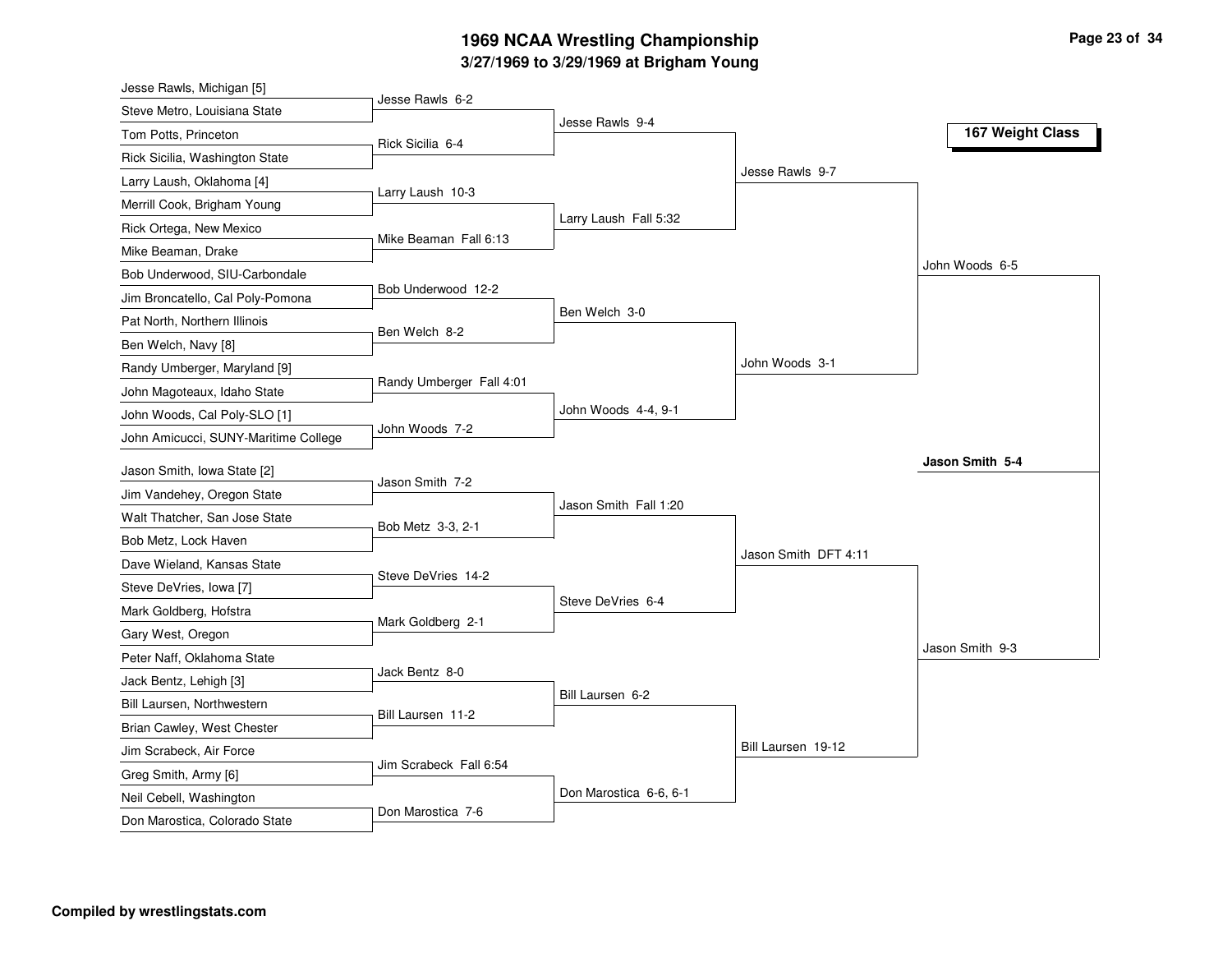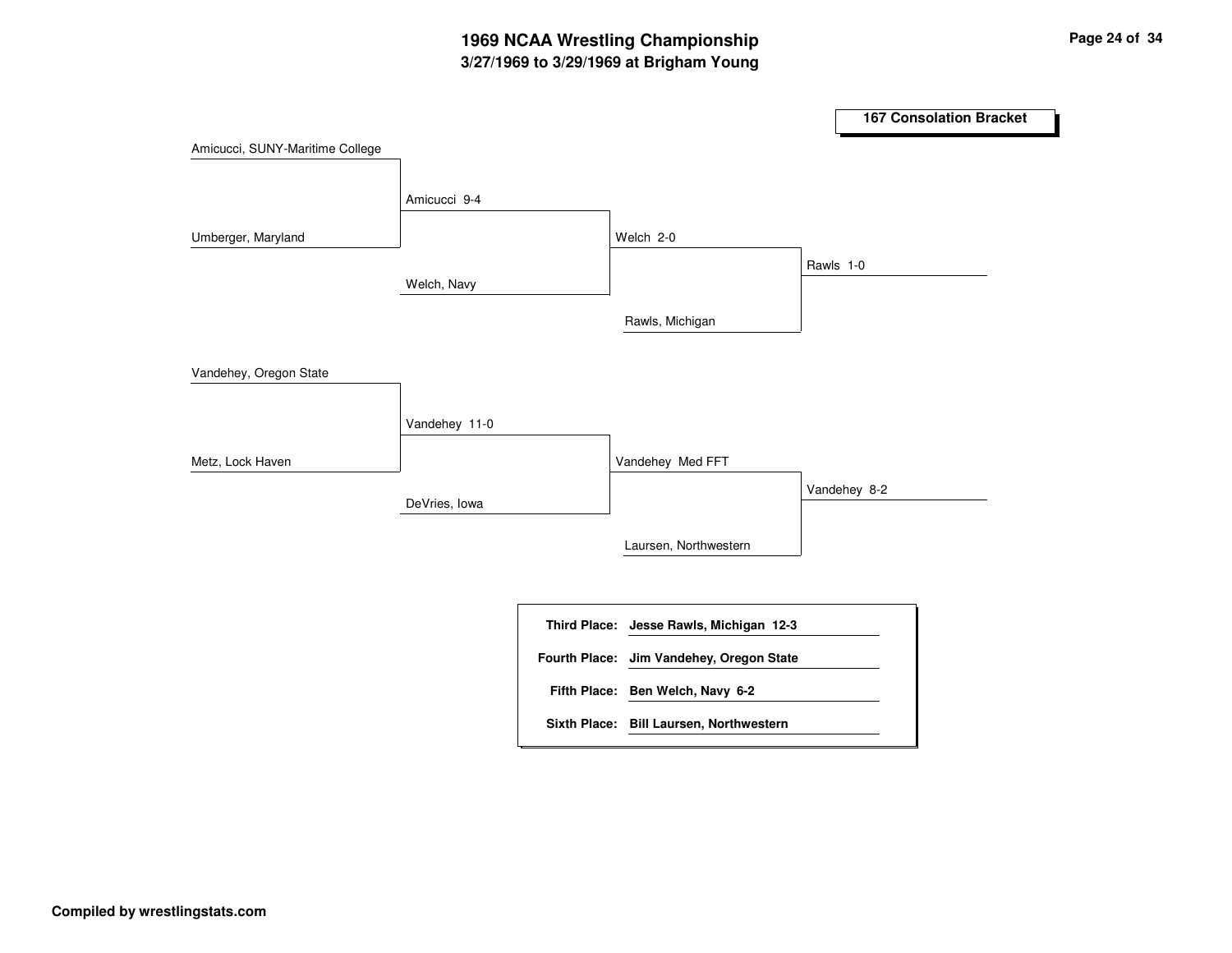# **3/27/1969 to 3/29/1969 at Brigham Young 1969 NCAA Wrestling Championship Page <sup>25</sup> of <sup>34</sup>**

#### **Championship Pigtail Bouts for 167**

Peter Naff - Oklahoma State

Naff 5-1 Pat Karslake - Michigan State

John Amicucci - SUNY-Maritime College

Amicucci Fall 4:53 Bill Hitesman - Winona State

Jason Smith - Iowa State

Smith 4-0 Jim Sukle - Utah

#### **Consolation Pigtail Bouts for 167**

Jim Vandehey - Oregon State

Vandehey 4-0 Jim Sukle - Utah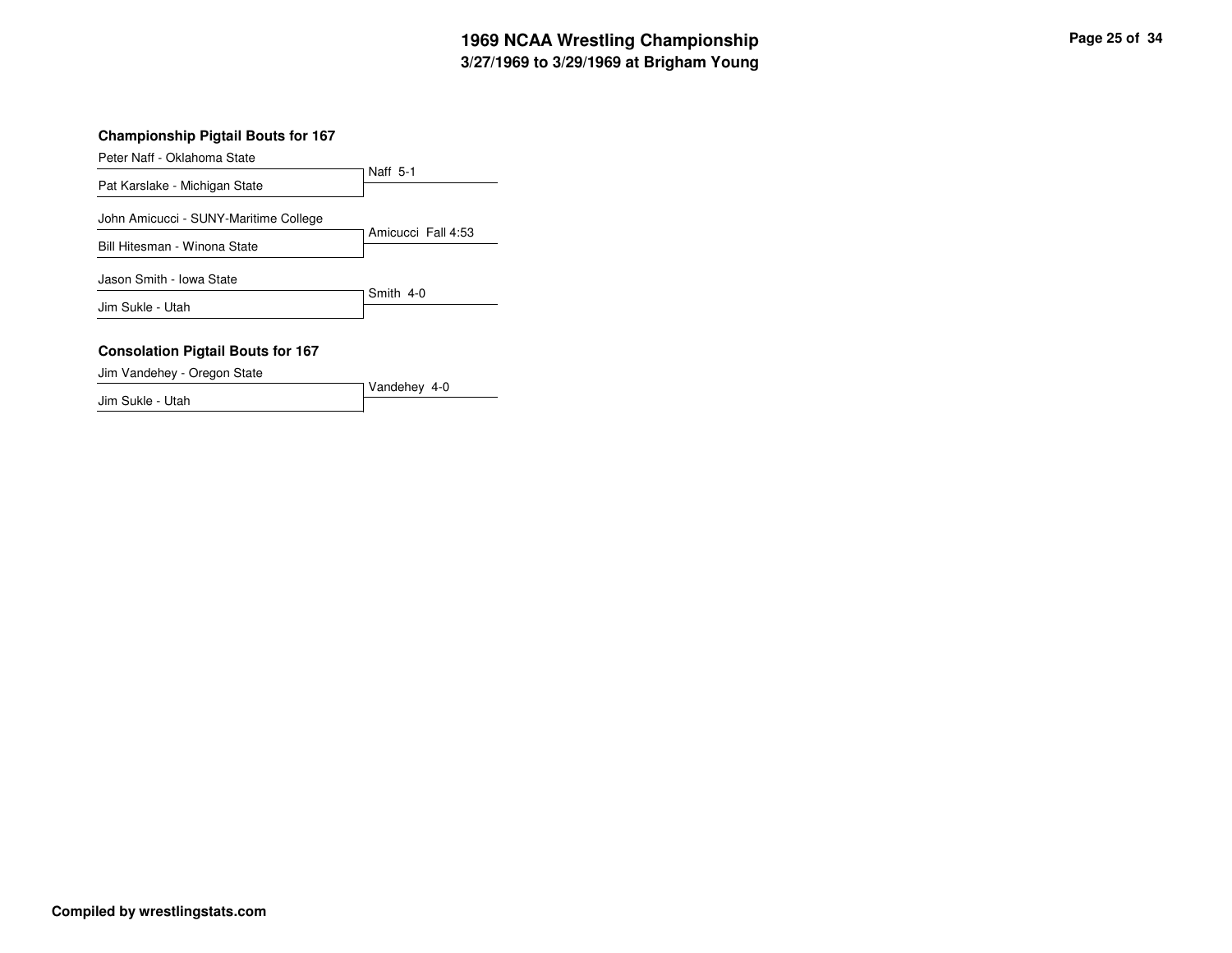# **3/27/1969 to 3/29/1969 at Brigham Young 1969 NCAA Wrestling Championship Page <sup>26</sup> of <sup>34</sup>**

| Larry Wollschlager, Texas-El Paso                                     |                      |
|-----------------------------------------------------------------------|----------------------|
| Chuck Jean 11-2<br>Chuck Jean, Iowa State [4]<br>Chuck Jean Fall 7:50 |                      |
| Charles Bishop, Long Beach State<br>Charles Bishop 3-1                | 177 Weight Class     |
| Ray Millward, Idaho State                                             |                      |
| Chuck Jean 5-0<br>John Sorochinsky, Brigham Young [5]                 |                      |
| John Sorochinsky 7-2<br>Kerry Keith, Davidson                         |                      |
| John Sorochinsky 6-5<br>Tom Lees, Washington State                    |                      |
| Dave Labosky 9-5<br>Dave Labosky, Pennsylvania                        |                      |
| Verlyn Strellner, Iowa                                                | Chuck Jean 13-4      |
| Verlyn Strellner 5-3<br>Ed Bannat, Navy [8]                           |                      |
| Verlyn Strellner Fall 4:35<br>Harry Bell, SUNY-Buffalo                |                      |
| Harry Bell 6-5<br>Kemper Chafin, California-Davis                     |                      |
| Verlyn Strellner Fall 3:29<br>Frank Calka, Marquette                  |                      |
| Mike Patterson 8-0<br>Mike Patterson, Northern Colorado               |                      |
| Charles Shivers 5-2<br>Bill Halsey, UCLA                              |                      |
| Charles Shivers 7-1<br>Charles Shivers, Oklahoma [1]                  |                      |
| Ben Cooper, SIU-Carbondale                                            | Chuck Jean Fall 7:25 |
| Ben Cooper 9-1<br>Bob Gemignani, Air Force                            |                      |
| Pete Cornell 3-1<br>Tim Nichols, Princeton                            |                      |
| Pete Cornell Fall 6:32<br>Pete Cornell, Michigan [7]                  |                      |
| Pete Cornell 6-2<br>Glen Engle, Adams State                           |                      |
| Glen Engle 3-0<br>Walt Podgurski, Miami Ohio [9]                      |                      |
| Ken Bos 3-2<br>Ken Bos, Cal Poly-SLO [2]                              |                      |
| Ken Bos Fall 6:30<br>John Dinger, Army                                |                      |
| Dick Wright, Portland State                                           | Pete Cornell 4-2     |
| Jack Zindel 5-2<br>Jack Zindel, Michigan State [3]                    |                      |
| Jack Zindel 5-0<br>Jim Blackford, Oregon State [10]                   |                      |
| Jim Blackford 1-1, 1-0<br>Gary Lehr, SUNY-Oneonta                     |                      |
| Jack Zindel 8-2<br>Gerald Winnard, Oklahoma State [6]                 |                      |
| Gerald Winnard 3-0<br>Bob Rust, Syracuse                              |                      |
| Steve Roshek 6-6, 1-1 RD<br>Ron Tacha, Kansas State                   |                      |
| Steve Roshek 10-3                                                     |                      |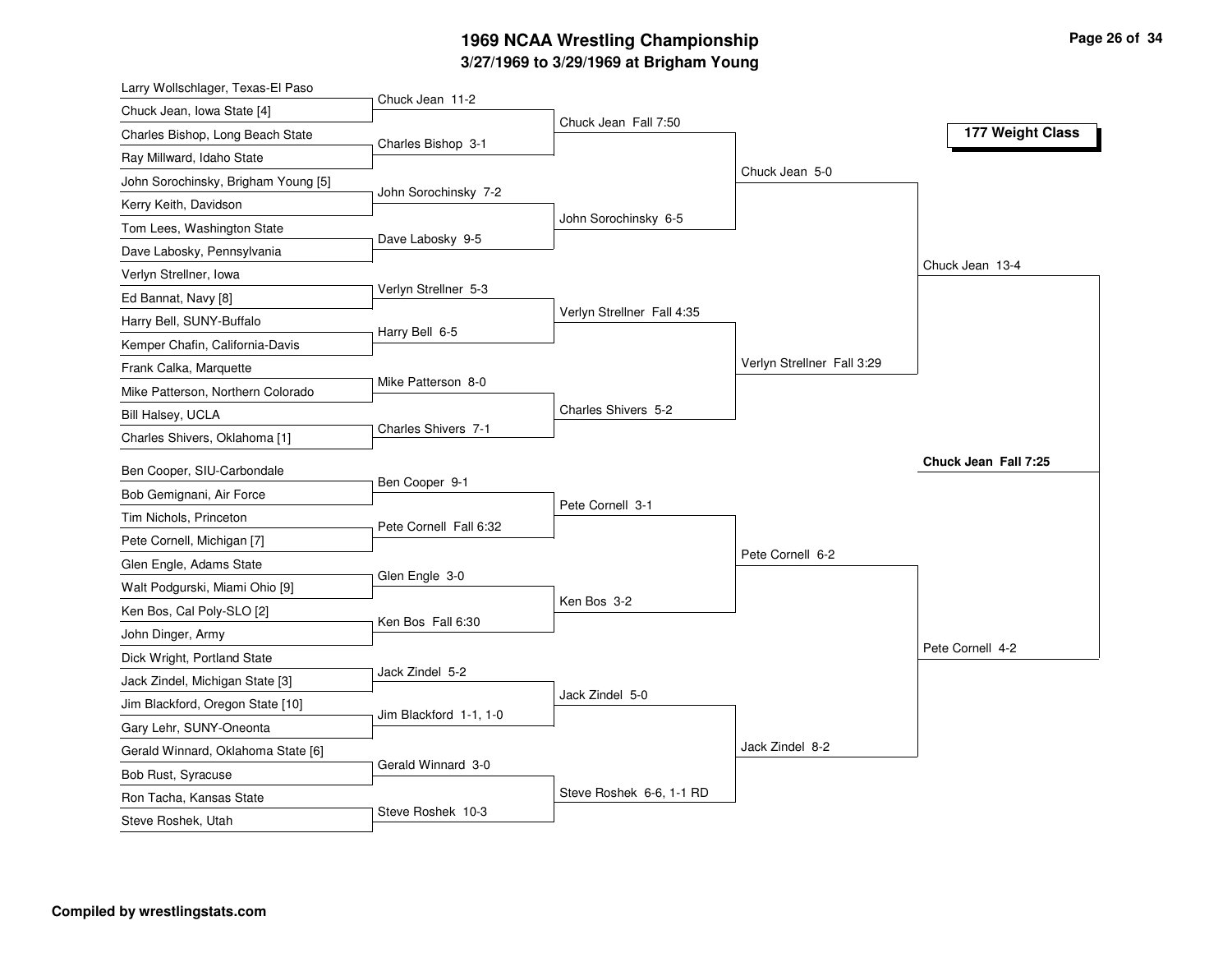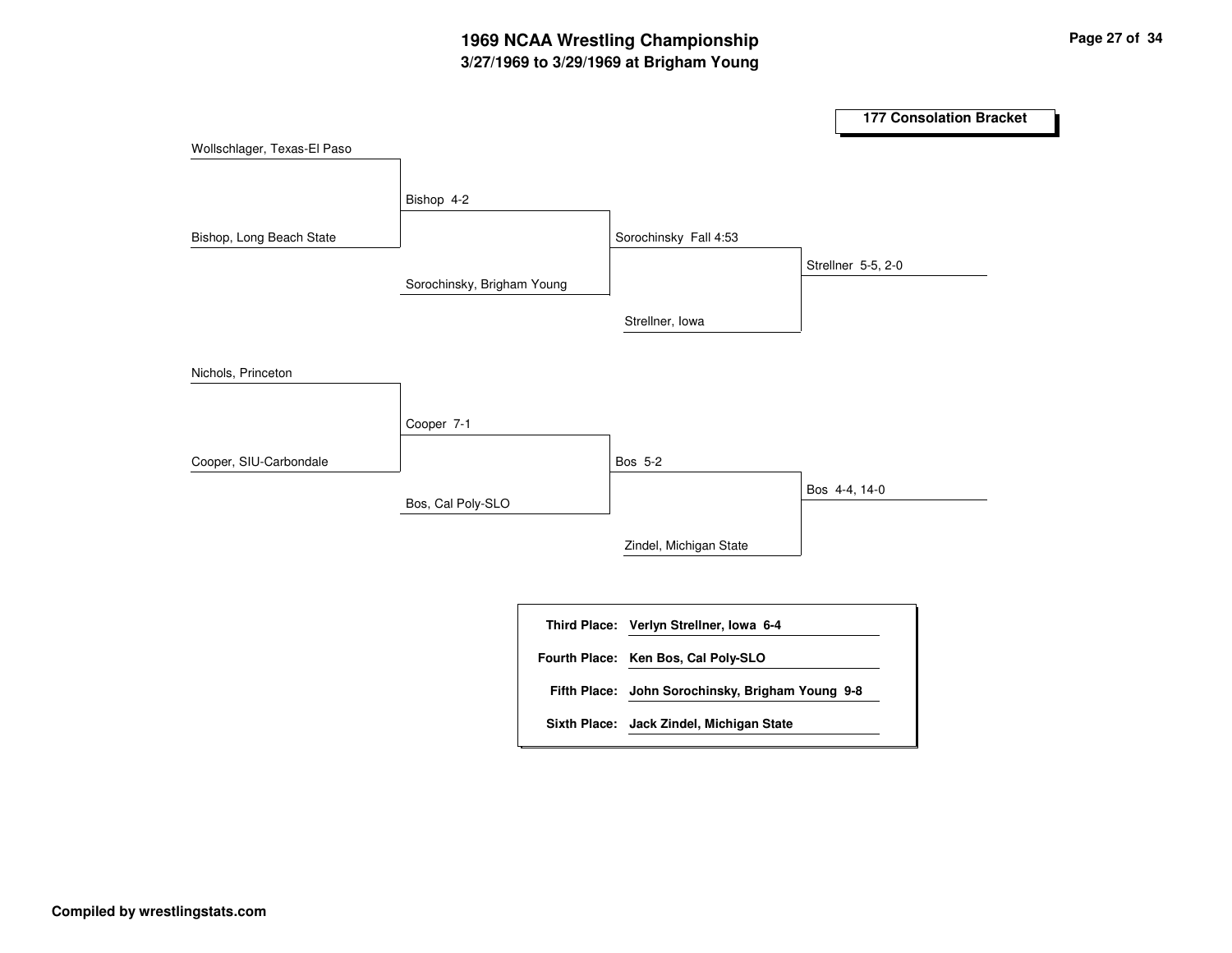# **3/27/1969 to 3/29/1969 at Brigham Young 1969 NCAA Wrestling Championship Page <sup>28</sup> of <sup>34</sup>**

#### **Championship Pigtail Bouts for 177**

Charles Shivers - Oklahoma

Shivers 11-2 Tom Gambill - Auburn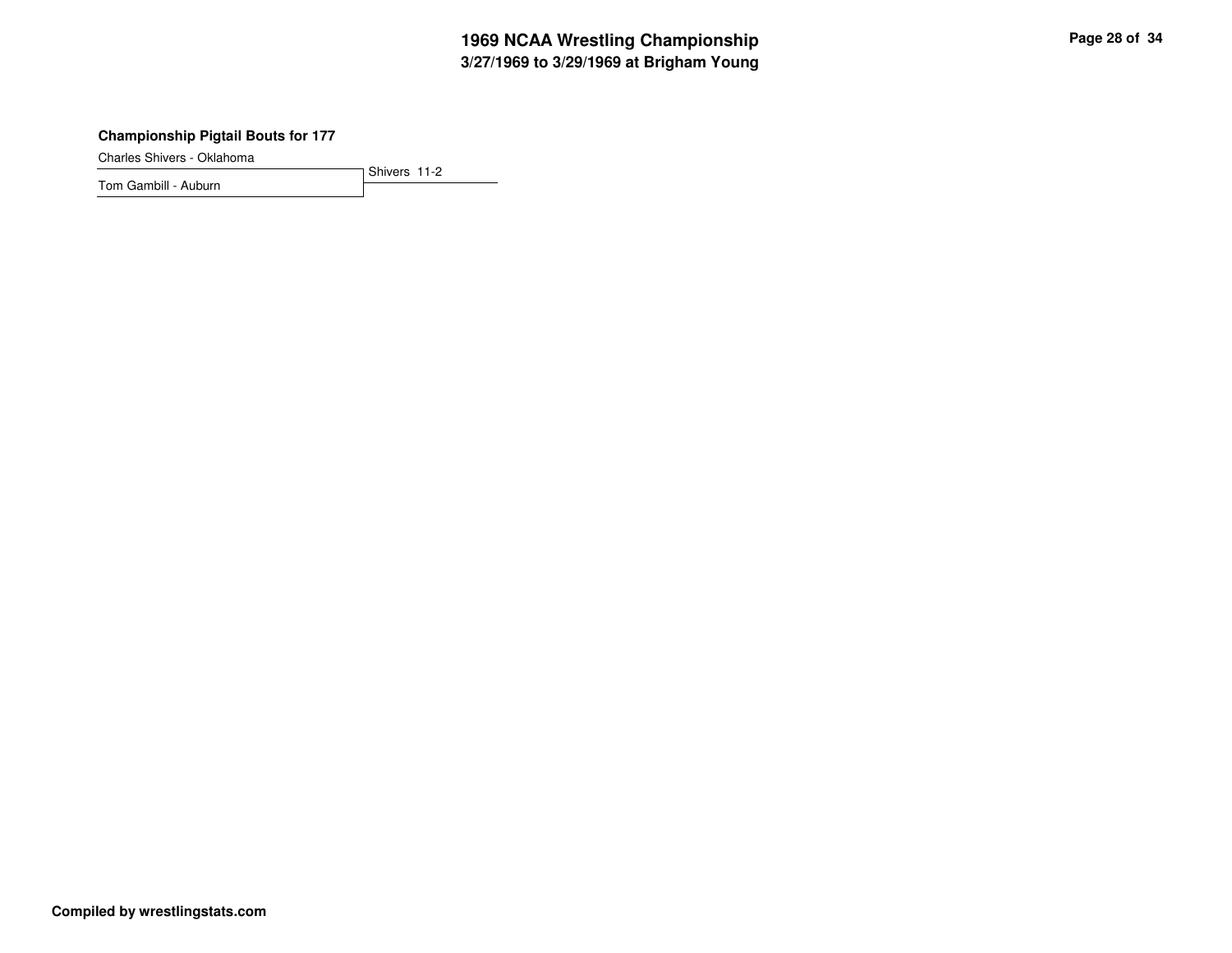# **3/27/1969 to 3/29/1969 at Brigham Young 1969 NCAA Wrestling Championship Page <sup>29</sup> of <sup>34</sup>**

| Ron House, Eastern Kentucky          |                           |                         |                       |                         |
|--------------------------------------|---------------------------|-------------------------|-----------------------|-------------------------|
| Joe Sperry, Colorado State           | Joe Sperry Fall 7:36      |                         |                       |                         |
| Tim Wilmarth, Oregon                 | Geoff Baum 1-1, 5-1       | Geoff Baum Fall 5:00    |                       | 191 Weight Class        |
| Geoff Baum, Oklahoma State [5]       |                           |                         |                       |                         |
| Paul Gillespie, Brigham Young        |                           |                         | Geoff Baum 11-2       |                         |
| Gene Labal, Nebraska                 | Gene Labal 5-0            |                         |                       |                         |
| Mike Ward, Weber State               |                           | Russ Hellickson 6-1     |                       |                         |
| Russ Hellickson, Wisconsin [4]       | Russ Hellickson Fall 3:33 |                         |                       |                         |
| Tom Kruse, Ohio State                |                           |                         |                       | Tom Kline 3-2           |
| Dave Pottruck, Pennsylvania [10]     | Tom Kruse 14-8            |                         |                       |                         |
| Tom Kline, Cal Poly-SLO [1]          |                           | Tom Kline 4-1           |                       |                         |
| Joe Davis, Utah                      | Tom Kline 5-1             |                         |                       |                         |
| Bob Buehler, San Francisco State [9] |                           |                         | Tom Kline 12-6        |                         |
| Gary Leinberger, Lehigh [8]          | Bob Buehler 21-8          |                         |                       |                         |
| Hank Hawkins, Lock Haven             |                           | Bob Buehler Fall 7:45   |                       |                         |
| John Crow, Oklahoma                  | Hank Hawkins 5-1          |                         |                       |                         |
|                                      |                           |                         |                       | Tom Kline 8-4           |
| John Schneider, Michigan State [2]   | John Schneider Fall 1:14  |                         |                       |                         |
| George Zguris, Massachusetts         |                           | John Schneider 11-2     |                       |                         |
| Jack Thrasher, Air Force             | Gary Salapa 5-2           |                         |                       |                         |
| Gary Salapa, Ohio University         |                           |                         | Robert Grimes 8-2     |                         |
| Carlton Tanaka, Idaho State          | Robert Grimes 10-4        |                         |                       |                         |
| Robert Grimes, San Diego State       |                           | Robert Grimes Fall 7:00 |                       |                         |
| Mike Latimer, Washington State       | Chris Feder 7-2           |                         |                       |                         |
| Chris Feder, C.W. Post [7]           |                           |                         |                       | Robert Grimes Fall 7:21 |
| John Salisbury, California-Berkeley  | John Salisbury Fall 6:30  |                         |                       |                         |
| Charles Amato, North Carolina State  |                           | John Salisbury 3-2      |                       |                         |
| Mark Kane, Navy [6]                  | Mike Donivan 3-1          |                         |                       |                         |
| Mike Donivan, Oregon State           |                           |                         |                       |                         |
| Jim Duschen, Iowa State [3]          | Jim Duschen 7-3           |                         | Jim Duschen Fall 6:34 |                         |
| Vince Paolano, Syracuse              |                           |                         |                       |                         |
| Paul Zander, Iowa                    | Paul Zander 7-2           | Jim Duschen 11-1        |                       |                         |
| Dan Wintersteen, Ball State          |                           |                         |                       |                         |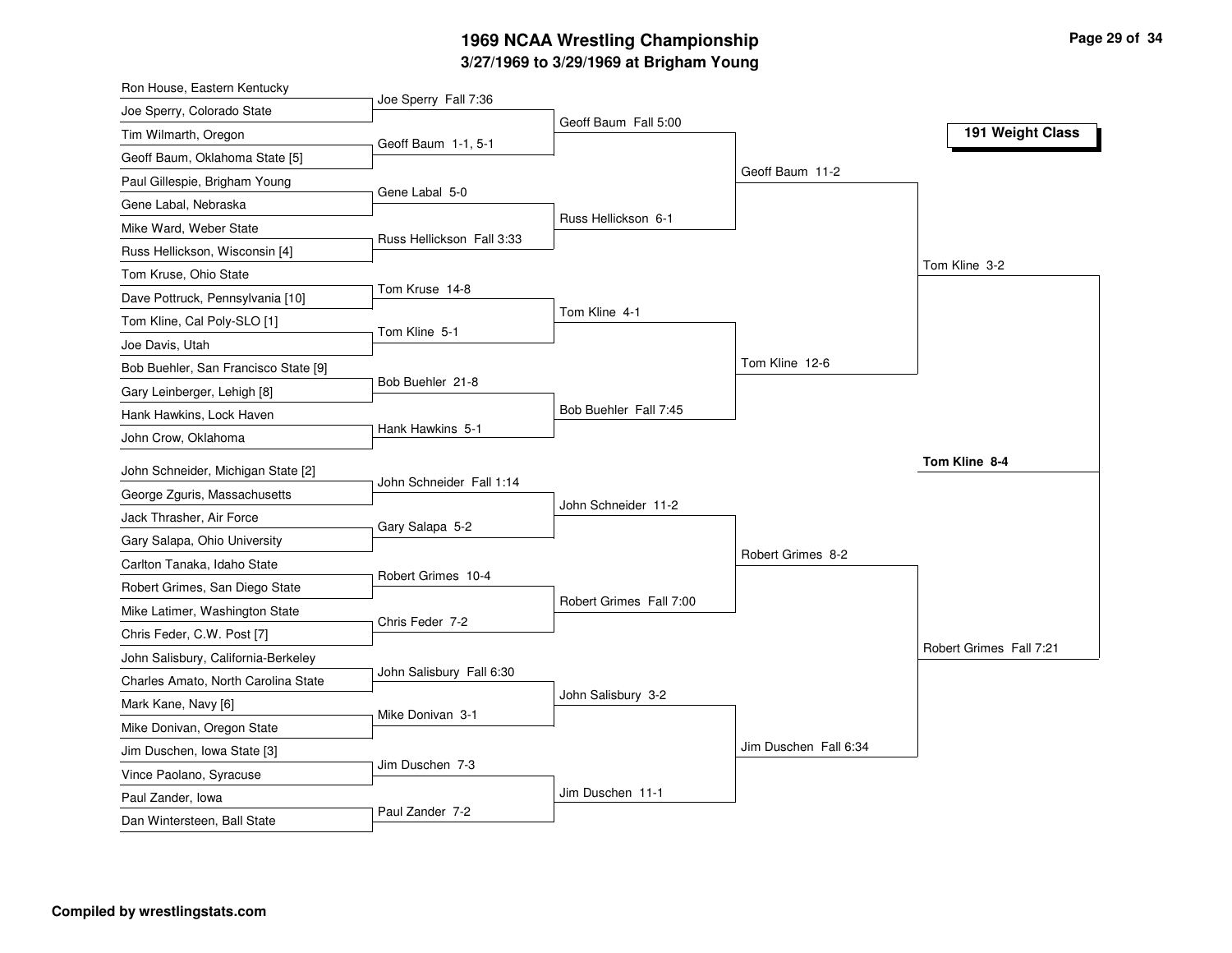|                     |                              |                      |                                            | <b>191 Consolation Bracket</b> |
|---------------------|------------------------------|----------------------|--------------------------------------------|--------------------------------|
| Davis, Utah         |                              |                      |                                            |                                |
|                     | Kruse Fall 2:51              |                      |                                            |                                |
| Kruse, Ohio State   |                              |                      | Buehler 16-0                               |                                |
|                     |                              |                      |                                            | Buehler 7-3                    |
|                     | Buehler, San Francisco State |                      |                                            |                                |
|                     |                              |                      | Baum, Oklahoma State                       |                                |
| Feder, C.W. Post    |                              |                      |                                            |                                |
|                     | Tanaka 8-7                   |                      |                                            |                                |
| Tanaka, Idaho State |                              |                      | Schneider 14-4                             |                                |
|                     | Schneider, Michigan State    |                      |                                            | Schneider 4-3                  |
|                     |                              |                      |                                            |                                |
|                     |                              |                      | Duschen, Iowa State                        |                                |
|                     |                              |                      |                                            |                                |
|                     |                              | <b>Third Place:</b>  | Bob Buehler, San Francisco State Fall 3:38 |                                |
|                     |                              | <b>Fourth Place:</b> | John Schneider, Michigan State             |                                |
|                     |                              |                      | Fifth Place: Jim Duschen, Iowa State 4-1   |                                |
|                     |                              |                      | Sixth Place: Geoff Baum, Oklahoma State    |                                |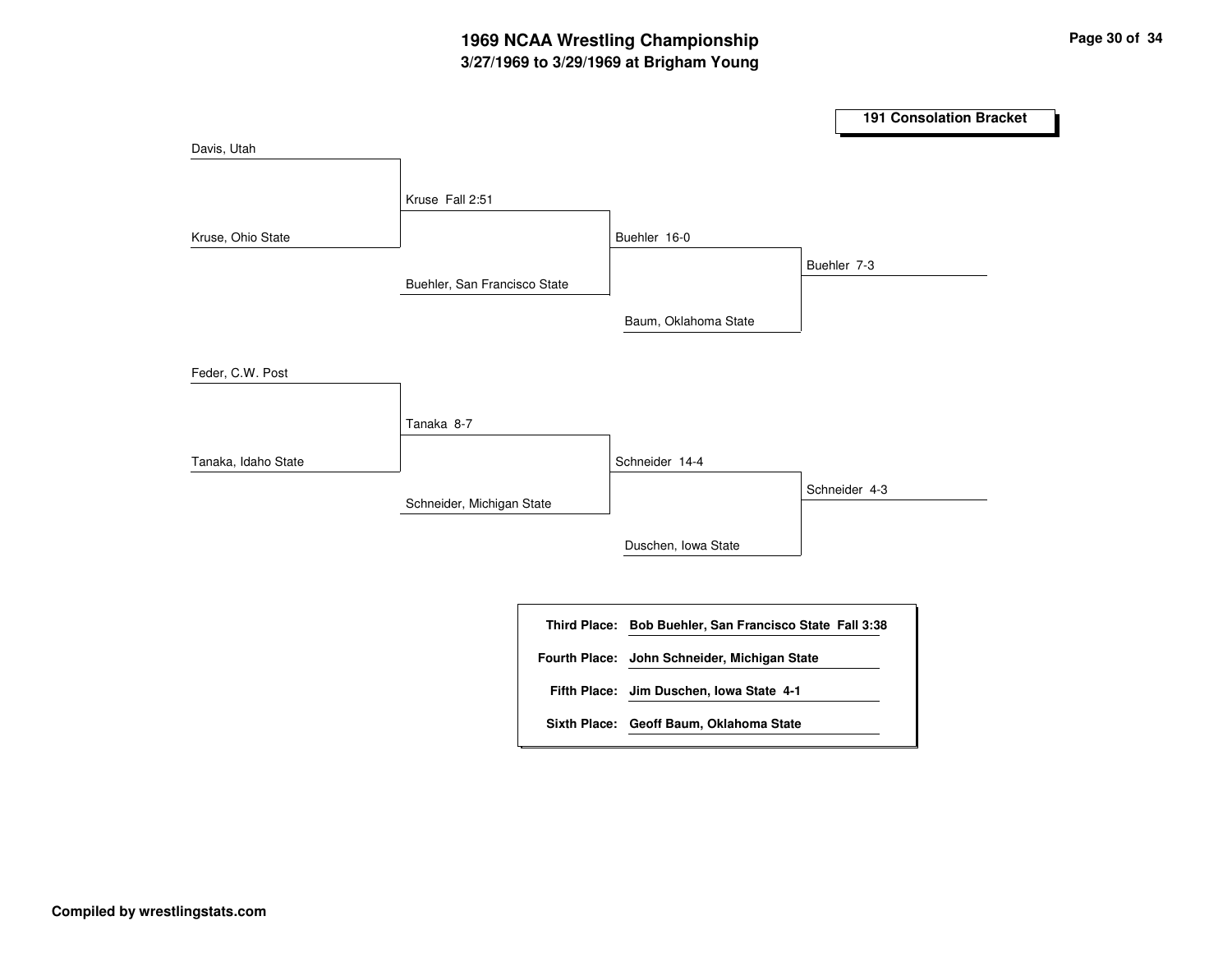**No Pigtails Bouts for 191 Weight Class**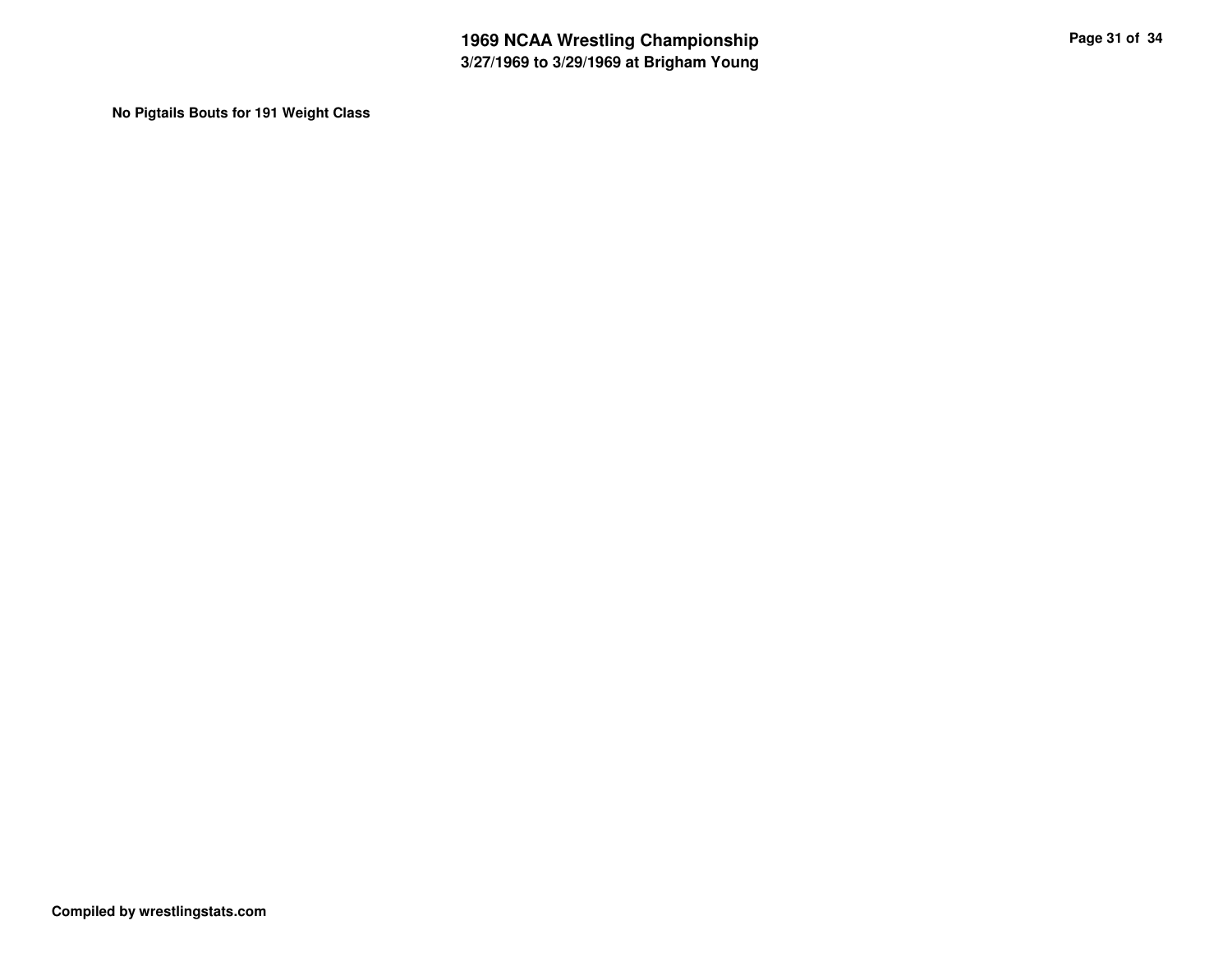# **3/27/1969 to 3/29/1969 at Brigham Young 1969 NCAA Wrestling Championship Page <sup>32</sup> of <sup>34</sup>**

| Dick Schumacher, East Stroudsburg [9] |                      |                      |                      |                         |
|---------------------------------------|----------------------|----------------------|----------------------|-------------------------|
| <b>Bye</b>                            | Dick Schumacher      |                      |                      |                         |
| Kent Osboe, Northern Iowa [4]         | Kent Osboe 7-1       | Kent Osboe Fall 3:32 |                      | <b>UNL Weight Class</b> |
| Ken Oyer, Fresno State                |                      |                      |                      |                         |
| Ken Tams, Brigham Young               |                      |                      | Kent Osboe Fall 2:41 |                         |
| Ralph Sonntag, Maryland [5]           | Ralph Sonntag 5-3    |                      |                      |                         |
| Bill Luttrell, Oklahoma               |                      | Ralph Sonntag 6-4    |                      |                         |
| James McCue, Bloomsburg               | James McCue 7-2      |                      |                      |                         |
| Bye                                   |                      |                      |                      | Jess Lewis 17-4         |
| Frank Holtry, Utah                    | Frank Holtry         |                      |                      |                         |
| Al Blanshan, Minnesota State-Mankato  |                      | Ralph Cindrich 4-0   |                      |                         |
| Ralph Cindrich, Pittsburgh [8]        | Ralph Cindrich 13-7  |                      |                      |                         |
| Pat Mudron, Notre Dame                |                      |                      | Jess Lewis Fall 3:14 |                         |
| Dan Kraft, Northwestern               | Dan Kraft 8-4        |                      |                      |                         |
| Tom Walter, Kent State [10]           |                      | Jess Lewis Fall 0:53 |                      |                         |
| Jess Lewis, Oregon State [1]          | Jess Lewis Fall 1:00 |                      |                      |                         |
|                                       |                      |                      |                      | Jess Lewis 7-1          |
| Roger Brown, New Mexico               | Wayne Beske 7-5      |                      |                      |                         |
| Wayne Beske, Iowa State               |                      | Jeff Smith Fall 2:21 |                      |                         |
| Jeff Smith, Michigan State [2]        | Jeff Smith Fall 2:36 |                      |                      |                         |
| Bob Knudsen, Missouri                 |                      |                      | Jeff Smith Fall 1:11 |                         |
| Charles Dressel, Princeton            | Kal Tuinstra 4-1     |                      |                      |                         |
| Kal Tuinstra, Drake                   |                      | John Imrie Fall 4:06 |                      |                         |
| Rick Cahill, Arizona State [7]        | John Imrie Fall 7:52 |                      |                      |                         |
| John Imrie, Harvard                   |                      |                      |                      | Jeff Smith Fall 3:42    |
| Darrell Brown, Idaho State            | John Ward 14-3       |                      |                      |                         |
| John Ward, Oklahoma State [3]         |                      | John Ward Fall 6:57  |                      |                         |
| Joe Shetzler, Delaware                | Joe Shetzler         |                      |                      |                         |
| <b>Bye</b>                            |                      |                      | John Ward 6-2        |                         |
| Tommy Lyons, Georgia                  | Dale Stearns 4-0     |                      |                      |                         |
| Dale Stearns, Iowa [6]                |                      |                      |                      |                         |
| <b>Bye</b>                            | Henry Muller         | Dale Stearns 6-1     |                      |                         |
| Henry Muller, Oregon                  |                      |                      |                      |                         |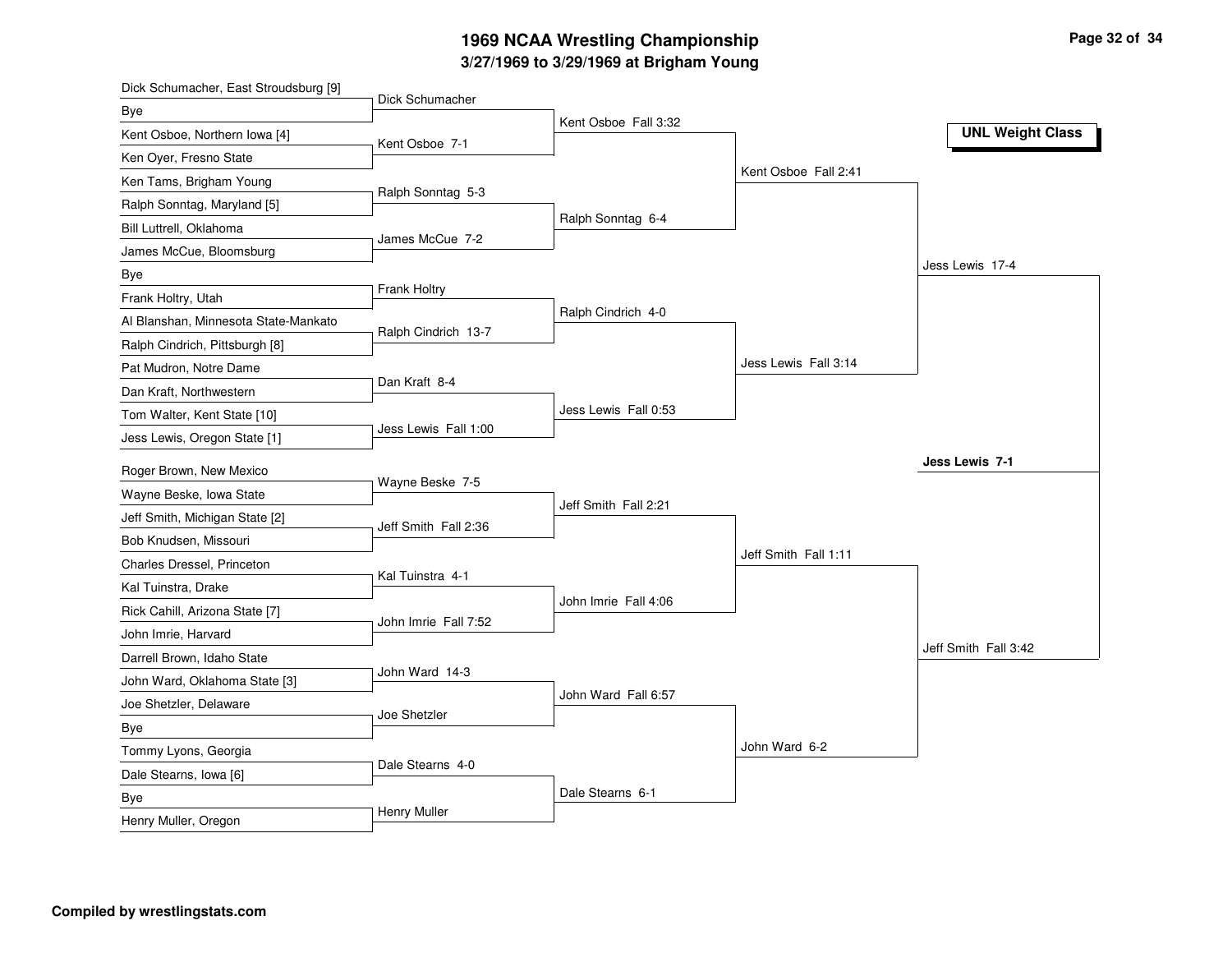